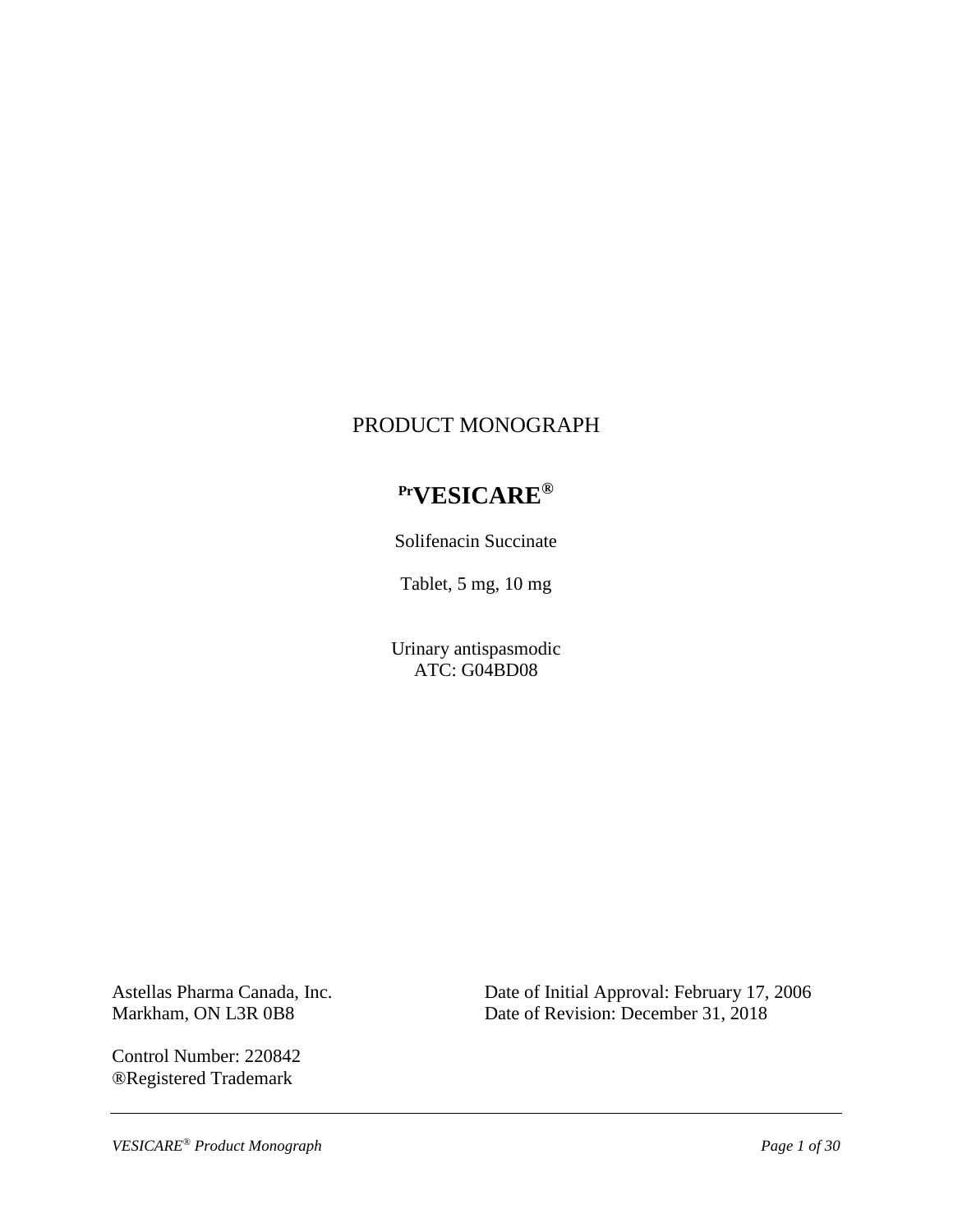# **Table of Contents**

| 28 |
|----|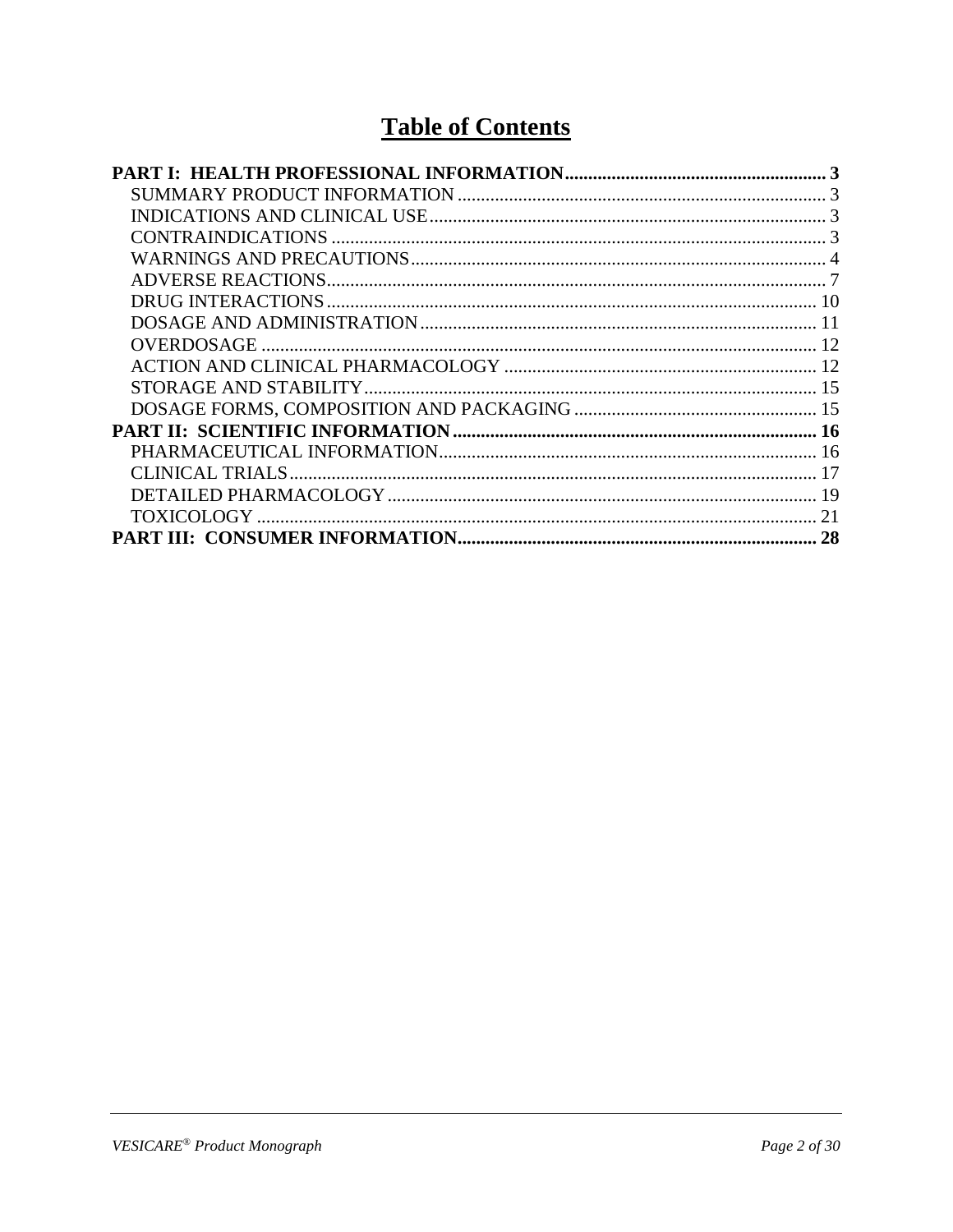#### **PrVESICARE®**

#### Solifenacin Succinate

#### **PART I: HEALTH PROFESSIONAL INFORMATION**

#### <span id="page-2-1"></span><span id="page-2-0"></span>**SUMMARY PRODUCT INFORMATION**

| <b>Route of</b><br><b>Administration</b> | <b>Dosage Form/Strength</b> | <b>Clinically Relevant</b><br><b>Nonmedicinal Ingredients</b> |
|------------------------------------------|-----------------------------|---------------------------------------------------------------|
| Oral                                     | tablet, film coated         | lactose monohydrate                                           |
|                                          | $5 \text{ mg}$ , 10 mg      | For a complete listing see<br>Dosage Forms, Composition and   |
|                                          |                             | <b>Packaging Section</b>                                      |

#### <span id="page-2-2"></span>**INDICATIONS AND CLINICAL USE**

VESICARE® (solifenacin succinate) is indicated for:

• Treatment of overactive bladder in adults with symptoms of urge urinary incontinence, urinary urgency and urinary frequency.

#### **Geriatrics:**

In placebo controlled clinical studies, similar safety and effectiveness were observed between older (623 patients  $\geq$  65 years and 189 patients  $\geq$  75 years) and younger patients (1188 patients < 65 years) treated with VESICARE (see ACTION AND CLINICAL PHARMACOLOGY).

#### **Pediatrics:**

Safety and effectiveness in children have not yet been established.

#### <span id="page-2-3"></span>**CONTRAINDICATIONS**

- Patients with urinary retention, dependent on dialysis, gastroparesis or narrow angle glaucoma
- Patients who are hypersensitive to this drug or to any ingredient in the formulation or component of the container. For a complete listing, see DOSAGE FORMS, COMPOSITION AND PACKAGING.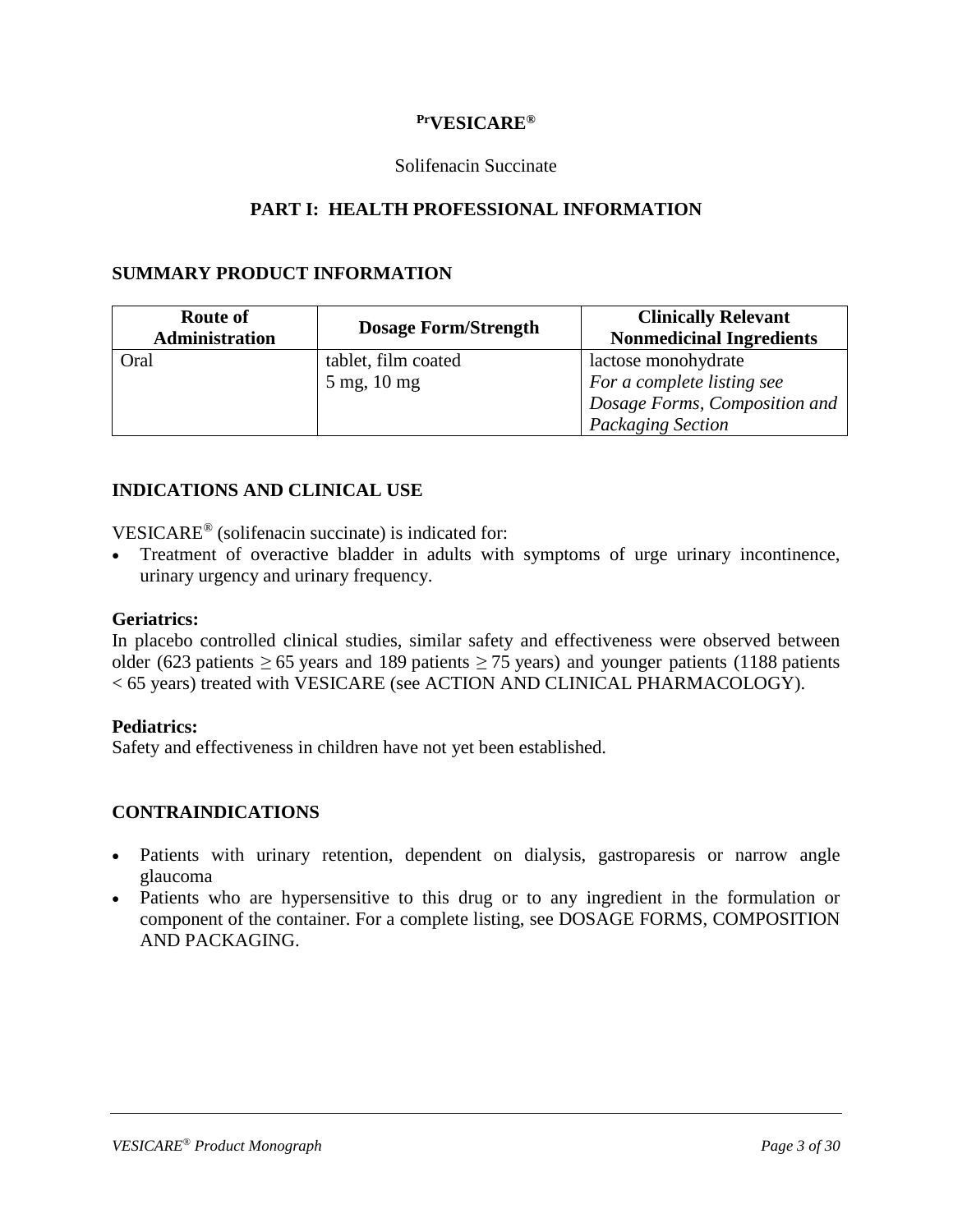### <span id="page-3-0"></span>**WARNINGS AND PRECAUTIONS**

### **General**

VESICARE, like other anticholinergic drugs, should be administered with caution in patients with impaired ability to sweat, to reduce the risk of heat prostration, and in patients with clinically significant bladder outflow obstruction because of the risk of urinary retention.

VESICARE may cause blurred vision and somnolence. Patients should be advised to exercise caution in driving or operating machinery until the drug's effect on vision and somnolence has been determined.

Angioedema of the face, lips, tongue, and/or larynx have been reported with solifenacin. In some cases angioedema occurred after the first dose. Angioedema associated with upper airway swelling may be life threatening. If involvement of the tongue, hypopharynx, or larynx occurs, solifenacin should be promptly discontinued and appropriate therapy and/or measures necessary to ensure a patent airway should be promptly provided.

Anaphylactic reaction has been reported in some patients treated with VESICARE. In patients who develop anaphylactic reactions, VESICARE should be discontinued and appropriate therapy and/or measures necessary to ensure a patent airway should be promptly provided.

#### **Monitoring and Laboratory Tests**

Monitoring of the QT/QTc interval and/or serum electrolyte levels may be appropriate in high risk patients who are being treated with VESICARE, such as:

Patients with known congenital or acquired QT/QTc interval prolongation or electrolyte disturbances;

Patients who are taking drugs that have been associated with QT/QTc interval prolongation and/or torsade de pointes such as Class IA (e.g., quinidine, procainamide) or Class III (e.g., amiodarone, sotalol) antiarrhythmic medications or those taking potent CYP3A4 inhibitors.

#### **Carcinogenesis and Mutagenesis**

Solifenacin succinate was not mutagenic in the *in vitro Salmonella typhimurium* or *Escherichia coli* microbial mutagenicity test or chromosomal aberration test in human peripheral blood lymphocytes, with or without metabolic activation, or in the *in vivo* micronucleus test in rats.

No increase in tumors was found following the administration of solifenacin succinate to male and female mice for 104 weeks at doses up to 200 mg/kg/day (5 and 9 times human exposure at the maximum recommended human dose [MRHD], respectively), and male and female rats for 104 weeks at doses up to 20 and 15 mg/kg/day, respectively (< 1 times exposure at the MRHD).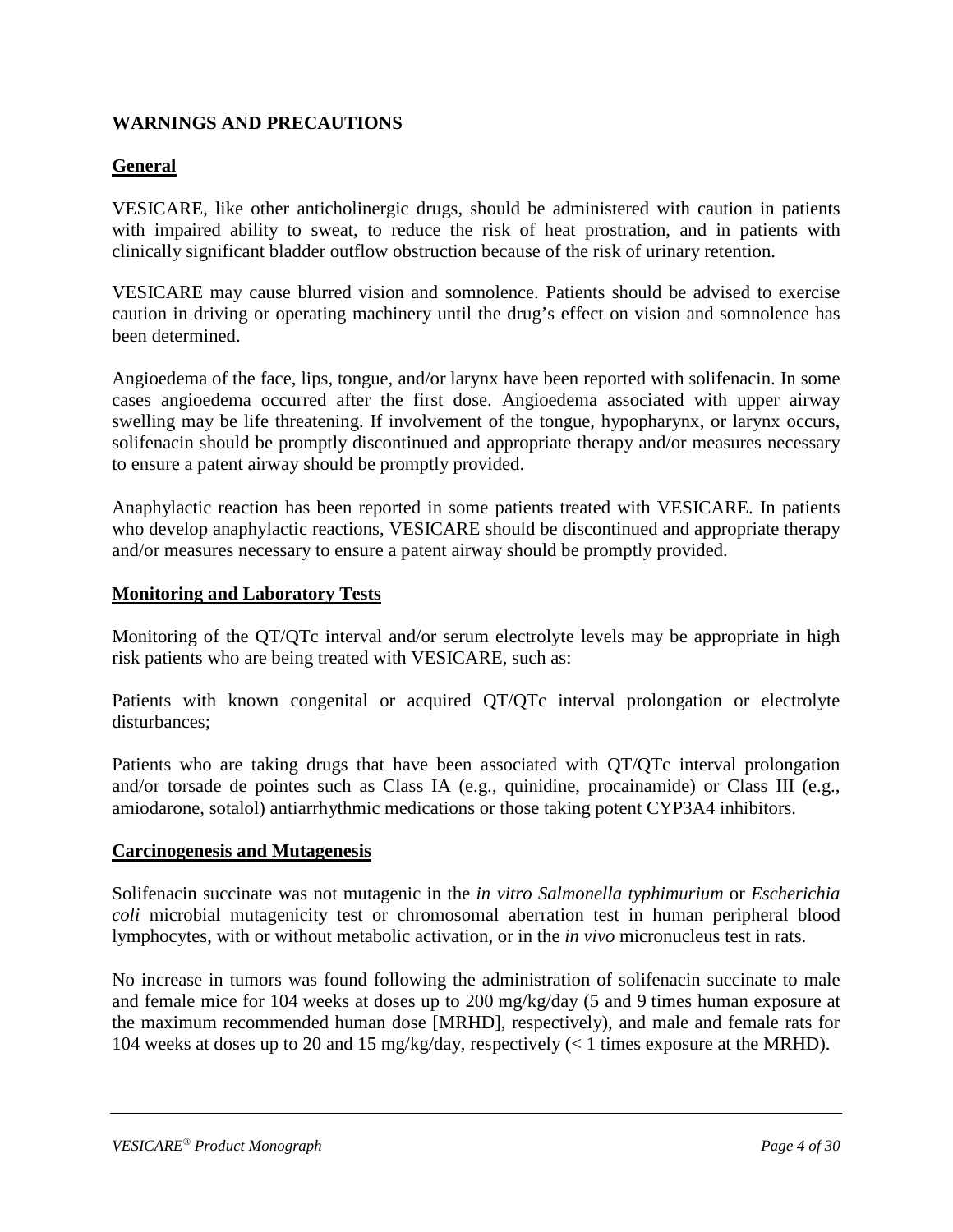### **Cardiovascular**

A study of the effect of solifenacin on the QT interval was conducted in 76 healthy women. The QTc interval prolongation effect appeared greater for the 30 mg compared to the 10 mg dose of solifenacin. Although the effect of the highest solifenacin dose (three times the maximum therapeutic dose) studied did not appear as large as that of the positive control moxifloxacin at its therapeutic dose, the confidence interval overlapped. This study was not designed to draw direct statistical comparison between the drugs or the dose levels (see ACTION AND CLINICAL PHARMACOLOGY). This observation should be considered in clinical decisions to prescribe VESICARE for patients with a known history of QT prolongation or patients who are taking medications known to prolong the QT interval.

The effect of solifenacin on QTc interval change in males has not been investigated, and caution should be taken in extrapolating the findings of this study to male subjects.

The effect of solifenacin on QTc interval change in elderly subjects with occult renal insufficiency, (in whom plasma concentration of solifenacin might be higher than those observed in younger subjects), has not been investigated.

QT prolongation and Torsades de Pointes have been observed in patients with risk factors such as pre-existing long QT syndrome and hypokalemia.

Caution should be used when prescribing antimuscarinics/anticholinergics to patients with preexisting cardiac diseases.

### **Gastrointestinal**

VESICARE, like other anticholinergics, should be used with caution in patients with decreased gastrointestinal motility.

### **Hepatic**

VESICARE should be used with caution in patients with reduced hepatic function. Doses of VESICARE greater than 5 mg are not recommended in patients with moderate hepatic impairment. (Child-Pugh B). VESICARE is not recommended for patients with severe hepatic impairment (Child-Pugh C) (see ACTION AND CLINICAL PHARMACOLOGY, DOSAGE AND ADMINISTRATION and ADVERSE REACTIONS).

### **Renal**

Use with caution in patients with reduced renal function. Doses of VESICARE greater than 5 mg are not recommended in patients with severe renal impairment  $CL_{cr} < 30$  mL/min) (see ACTION AND CLINICAL PHARMACOLOGY and DOSAGE AND ADMINISTRATION).

VESICARE is contraindicated in dialysis dependent patients (see CONTRAINDICATIONS).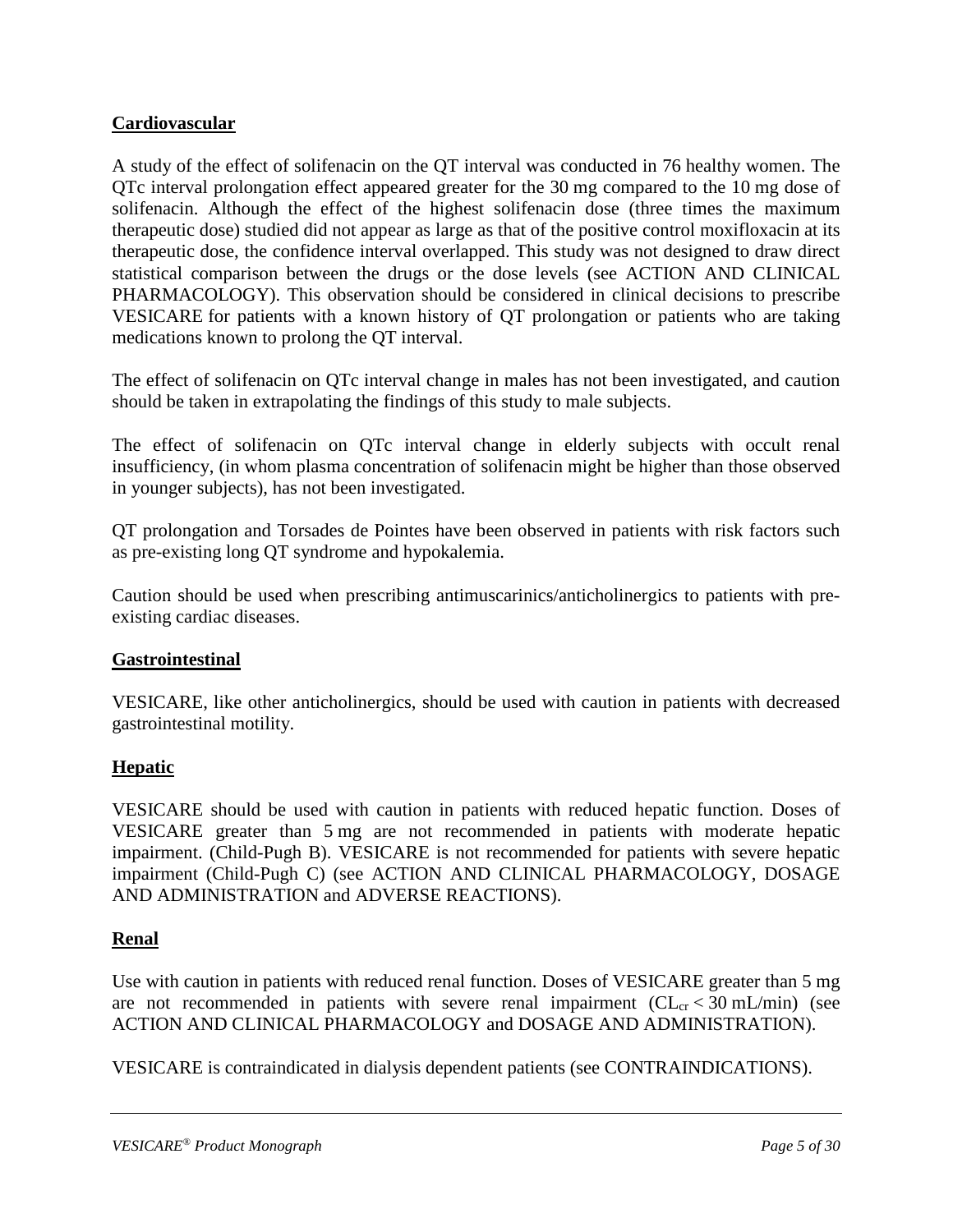### **Sexual Function / Reproduction**

No clinical data are available from reproductively competent women who have received longterm treatment with VESICARE. The potential risk to such women is presently unknown. Therefore, VESICARE should be used during pregnancy only if the potential benefit for the mother justifies the potential risk for the fetus. Women of childbearing potential should be considered for treatment only if using adequate contraception.

In a 13-week toxicity study in mice treated with 400 mg/kg/day (15 times exposure at the maximum recommended human dose [MRHD]) of solifenacin succinate and in a 26-week toxicity study in rats treated with 30 mg/kg/day (< 1 times exposure at the MRHD) or greater of solifenacin succinate, follicular degeneration/reduced corpora lutea in the ovaries and/or uterine atrophy were observed in female animals that died or were sacrificed in extremis. Low uterine weight and uterine immaturity were observed in female dogs treated with 3 mg/kg/day (< 1 times exposure at the MRHD) or greater of solifenacin succinate in the 13-week toxicity study.

Solifenacin succinate had no effect on reproductive function, fertility or early embryonic development of the fetus in male and female mice treated with 250 mg/kg/day (13 times exposure at the MRHD) of solifenacin succinate for 4 weeks and 2 weeks, respectively, and in male rats treated with 50 mg/kg/day  $\ll$  1 times exposure at the MRHD) for 4 weeks and female rats treated with 100 mg/kg/day (1.7 times exposure at the MRHD) for 2 weeks.

### **Special Populations**

**Pregnant Women:** There are no adequate and well-controlled studies investigating the effects of solifenacin succinate in pregnant women. Animal reproduction studies are not always predictive of human response; therefore, VESICARE should be used during pregnancy only if the potential benefit justifies the potential risk to the fetus.

Women of childbearing potential should be considered for treatment only if using adequate contraception.

Reproduction studies have been performed in mice, rats and rabbits. After oral administration of  $14$ C-solifenacin succinate to pregnant mice, drug-related material has been shown to cross the placental barrier. No embryotoxicity or teratogenicity was observed in mice treated with 30 mg/kg/day (1.2 times exposure at the maximum recommended human dose [MRHD]). Administration of solifenacin succinate to pregnant mice, at doses of 100 mg/kg and greater (3.6 times exposure at the MRHD), during the major period of organ development resulted in reduced fetal body weights. Administration of 250 mg/kg/kg (7.9 times exposure at the MRHD) to pregnant mice resulted in an increased incidence of cleft palate. *In utero* and lactational exposures to maternal doses of solifenacin succinate of 100 mg/kg/day and greater (3.6 times exposure at the MRHD) resulted in reduced peripartum and postnatal survival, reductions in body weight gain, and delayed physical development (eye opening and vaginal patency). An increase in the percentage of male offspring was also observed in litters from offspring exposed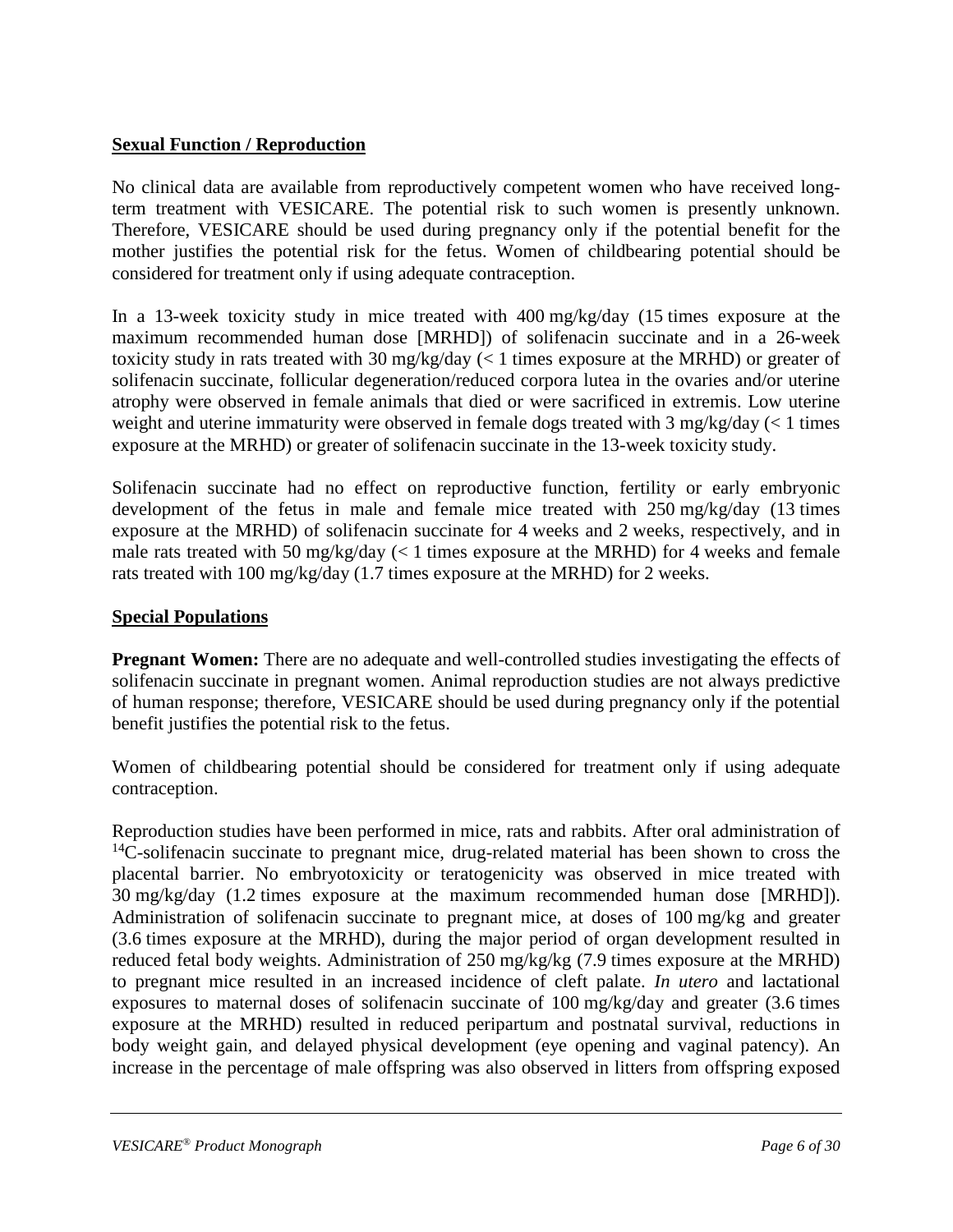to maternal doses of 250 mg/kg/day. No embryotoxic effects were observed in rats at up to 50 mg/kg/day (< 1 times exposure at the MRHD) or in rabbits at up to 50 mg/kg/day (1.8 times exposure at the MRHD).

The effect of VESICARE on labor and delivery in humans has not been studied. There were no effects on natural delivery in mice treated with 30 mg/kg/day (1.2 times exposure at the MRHD). Administration of solifenacin succinate at 100 mg/kg/day (3.6 times exposure at the MRHD) or greater increased peripartum pup mortality.

**Nursing Women:** It is not known whether solifenacin is excreted in human milk. Because many drugs are excreted in human milk, VESICARE should not be administered during nursing. A decision should be made whether to discontinue nursing or to discontinue VESICARE in nursing mothers.

After oral administration of  $^{14}$ C-solifenacin succinate to lactating mice, radioactivity was detected in maternal milk. There were no adverse observations in mice treated with 30 mg/kg/day (1.2 times exposure at the maximum recommended human dose [MRHD]). Pups of female mice treated with 100 mg/kg/day (3.6 times exposure at the MRHD) or greater revealed reduced body weights, postpartum pup mortality or delays in the onset of reflex and physical development during the lactation period.

### <span id="page-6-0"></span>**ADVERSE REACTIONS**

### **Adverse Drug Reaction Overview**

Expected side effects of antimuscarinic agents are dry mouth, constipation, blurred vision (accommodation abnormalities), urinary retention, and dry eyes. The most common adverse events reported in patients treated with VESICARE were dry mouth and constipation and the incidence of these side effects was higher in the 10 mg compared to the 5 mg dose group. Compared to twelve weeks of treatment with VESICARE, the incidence and severity of adverse events were similar in patients who remained on the drug for up to 12 months. The most frequent reason for discontinuation due to an adverse event was dry mouth, 1.5%.

### **Clinical Trial Adverse Drug Reactions**

*Because clinical trials are conducted under very specific conditions, the adverse reaction rates observed in the clinical trials may not reflect the rates observed in practice and should not be compared to the rates in the clinical trials of another drug. Adverse drug reaction information from clinical trials is useful for identifying drug-related adverse events and for approximating rates*.

VESICARE has been evaluated for safety in 1811 patients in randomized, placebo-controlled trials. In the four 12-week double-blind clinical trials, there were three intestinal serious adverse events in patients, all treated with VESICARE 10 mg (one fecal impaction, one colonic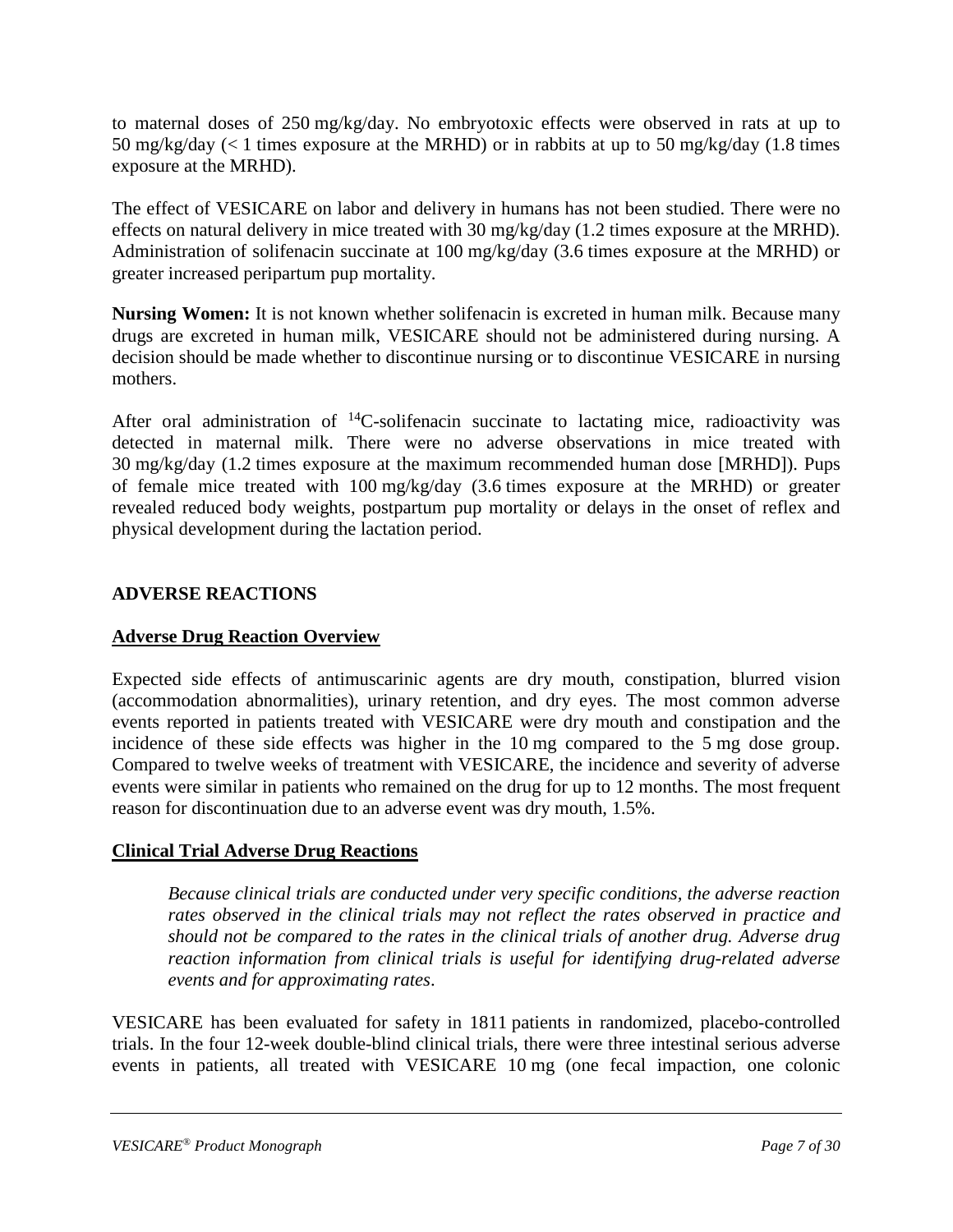obstruction, and one intestinal obstruction). The overall rate of serious adverse events in the double-blind trials was 2%.

Table 1 lists adverse events, regardless of causality, that were reported in randomized, placebocontrolled trials at an incidence greater than placebo and in 1% or more of patients treated with VESICARE 5 or 10 mg once daily for up to 12 weeks.

| Studies                                          |                |                 |                  |
|--------------------------------------------------|----------------|-----------------|------------------|
| <b>SYSTEM ORGAN CLASS</b>                        | <b>Placebo</b> | <b>VESICARE</b> | <b>VESICARE</b>  |
| <b>MedDRA Preferred Term</b>                     |                | 5 <sub>mg</sub> | 10 <sub>mg</sub> |
|                                                  | (%)            | (%)             | (%)              |
| Number of Patients                               | 1216           | 578             | 1233             |
| Number of Patients with Treatment-emergent AE    | 634            | 265             | 773              |
| <b>Eve Disorders</b>                             |                |                 |                  |
| <b>Vision Blurred</b>                            | 1.8            | 3.8             | 4.8              |
| Dry Eyes NOS                                     | 0.6            | 0.3             | 1.6              |
| <b>Gastrointestinal Disorders</b>                |                |                 |                  |
| Dry Mouth                                        | 4.2            | 10.9            | 27.6             |
| Constipation                                     | 2.9            | 5.4             | 13.4             |
| <b>Nausea</b>                                    | 2.0            | 1.7             | 3.3              |
| Dyspepsia                                        | 1.0            | 1.4             | 3.9              |
| <b>Abdominal Pain Upper</b>                      | 1.0            | 1.9             | 1.2              |
| <b>Vomiting NOS</b>                              | 0.9            | 0.2             | 1.1              |
| <b>General Disorders And Administration Site</b> |                |                 |                  |
| <b>Conditions</b>                                |                |                 |                  |
| Fatigue                                          | 1.1            | 1.0             | 2.1              |
| <b>Edema</b> Lower Limb                          | 0.7            | 0.3             | 1.1              |
| <b>Infections And Infestations</b>               |                |                 |                  |
| <b>Urinary Tract Infection NOS</b>               | 2.8            | 2.8             | 4.8              |
| Influenza                                        | 1.3            | 2.2             | 0.9              |
| Pharyngitis NOS                                  | 1.0            | 0.3             | 1.1              |
| <b>Nervous System Disorders</b>                  |                |                 |                  |
| <b>Dizziness</b>                                 | 1.8            | 1.9             | 1.8              |
| <b>Psychiatric Disorders</b>                     |                |                 |                  |
| <b>Depression NOS</b>                            | 0.8            | 1.2             | 0.8              |
| <b>Renal And Urinary Disorders</b>               |                |                 |                  |
| <b>Urinary Retention</b>                         | 0.6            | $\overline{0}$  | 1.4              |
| <b>Respiratory, Thoracic And Mediastinal</b>     |                |                 |                  |
| <b>Disorders</b>                                 |                |                 |                  |
| Cough                                            | 0.2            | 0.2             | 1.1              |
| <b>Vascular Disorders</b>                        |                |                 |                  |
| <b>Hypertension NOS</b>                          | 0.6            | 1.4             | 0.5              |

**Table 1: Percentages of Patients with Treatment-Emergent Adverse Events Exceeding Placebo Rate and Reported by 1% or More Patients for Combined Pivotal Studies**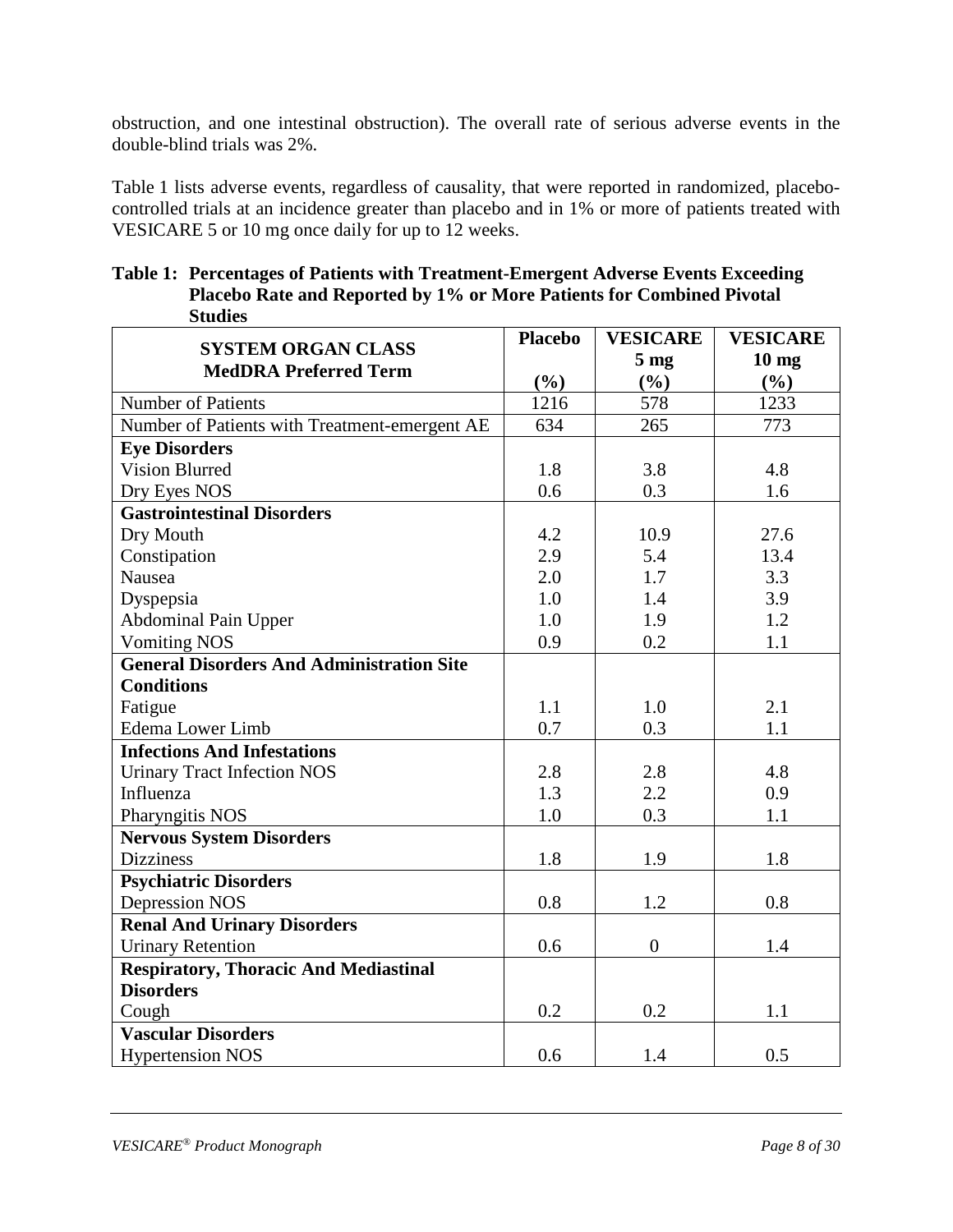One young male subject developed a reversible increase in hepatic enzymes following a single dose of solifenacin during a Phase I study. Although causality has not been established, special attention should be paid to subjects who develop abnormal liver function tests after starting solifenacin and consideration given to discontinuing treatment.

#### **Post-Market Adverse Drug Reactions**

In addition to the adverse events observed in clinical trials, the following events have been reported in association with VESICARE use in worldwide post-marketing experience, although the frequency of events or a causal relationship with VESICARE could not always be confirmed.

**General:** peripheral edema

**Cardiovascular:** atrial fibrillation, tachycardia, palpitations, and Torsades de Pointes

**Eye Disorder:** glaucoma

**Gastrointestinal:** abdominal pain, dysgeusia, gastroesophageal reflux disease, ileus, stomach discomfort, and vomiting

**Hepatobiliary:** liver disorders mostly characterized by abnormal liver function tests: AST (aspartate aminotransferase), ALT (alanine aminotransferase), and GGT (gamma-glutamyl transferase)

**Immune System:** anaphylactic reaction and hypersensitivity reactions including rash, pruritus, and urticaria

**Investigations:** electrocardiogram QT prolonged

**Metabolism and Nutrition:** decreased appetite and hyperkalemia

**Musculoskeletal and Connective Tissue Disorders:** muscular weakness

**Nervous System:** dizziness, headache, and somnolence

**Psychiatric:** confusional state, delirium, disorientation, and hallucination

**Renal and Urinary:** renal impairment and urinary retention

**Respiratory, Thoracic and Mediastinal Disorders:** dysphonia and nasal dryness

**Skin and Subcutaneous Tissue:** angioedema with airway obstruction, dry skin, exfoliative dermatitis, and erythema multiforme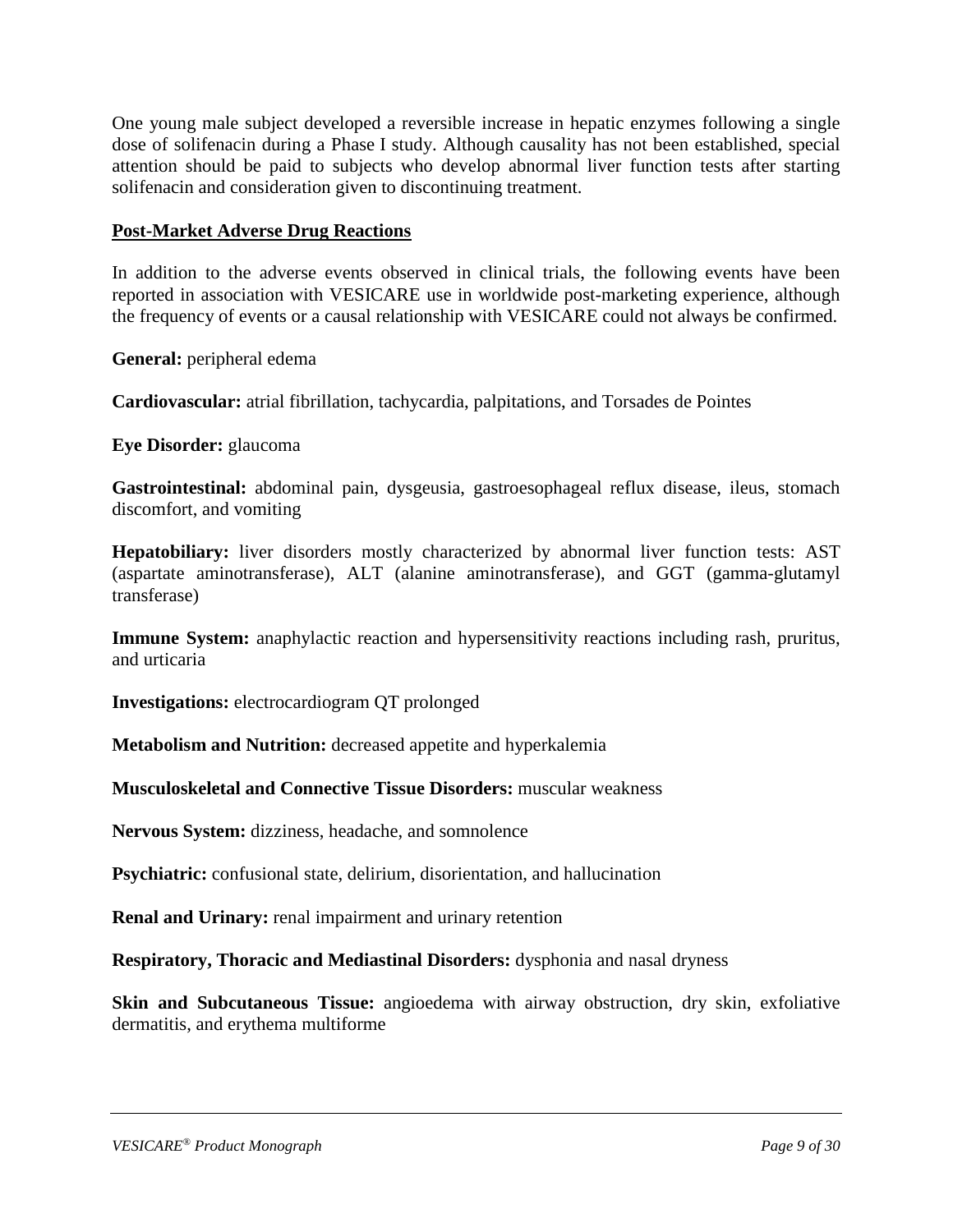#### <span id="page-9-0"></span>**DRUG INTERACTIONS**

#### **Overview**

Concomitant medication with other medicinal products with anticholinergic properties may result in more pronounced therapeutic effects and undesirable effects. An interval of approximately 1-week should be allowed after stopping treatment with VESICARE, before commencing other anticholinergic therapy.

The therapeutic effect of solifenacin may be reduced by concomitant administration of cholinergic receptor agonists. Solifenacin may reduce the effect of medicinal products that stimulate the motility of the gastrointestinal tract, such as metoclopramide.

*Drugs Metabolized by Cytochrome P450:* At therapeutic concentrations, solifenacin does not inhibit CYP1A1/2, 2C9, 2C19, 2D6, or 3A4 derived from human liver microsomes.

*CYP3A4 Inhibitors: In vitro* drug metabolism studies have shown that solifenacin is a substrate of CYP3A4. Inducers or inhibitors of CYP3A4 may alter solifenacin pharmacokinetics. Therefore, the dose of solifenacin should be maintained at, or dropped to, 5 mg daily while patients are taking a potent CYP3A4 inhibitor such as ketoconazole, clarithromycin, erythromycin, diclofenac, nefazodone, verapamil and others.

#### **Drug-Drug Interactions**

Solifenacin is metabolised by CYP3A4. Simultaneous administration of ketoconazole (200 mg/day), a potent CYP3A4 inhibitor, resulted in a two-fold increase of the AUC of solifenacin, while ketoconazole at a dose of 400 mg/day resulted in a three-fold increase of the AUC of solifenacin. Therefore, the maximum dose of VESICARE should be restricted to 5 mg, when used simultaneously with ketoconazole or therapeutic doses of other potent CYP3A4 inhibitors. Table 2 shows the investigated potential drug-drug interactions.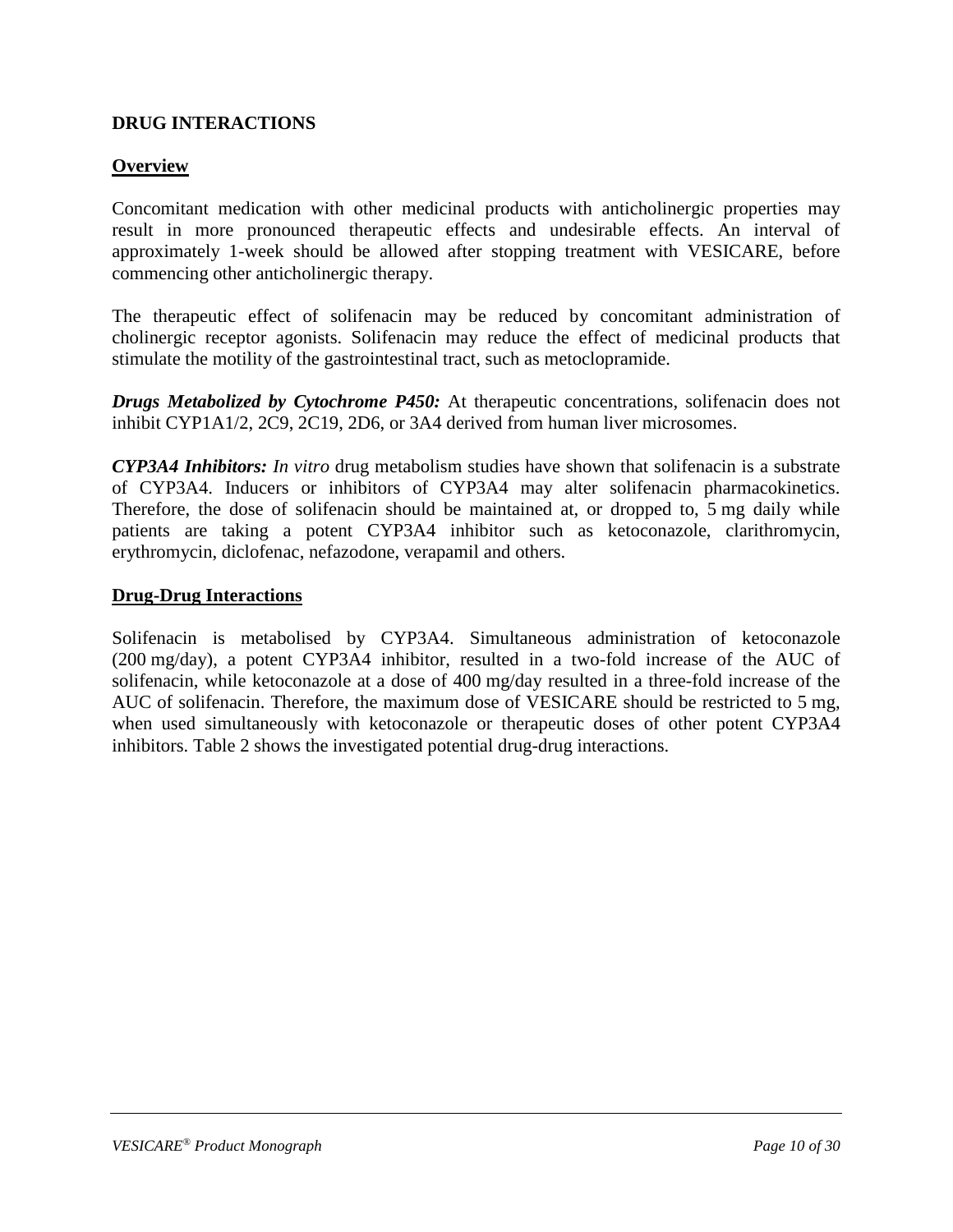| <b>Drug Name</b> | <b>Ref</b> | <b>Effect</b>                        | <b>Clinical Comment</b>       |
|------------------|------------|--------------------------------------|-------------------------------|
| Digoxin          | <b>CT</b>  | No significant effect on             |                               |
|                  |            | pharmacokinetics of digoxin          |                               |
|                  |            | in healthy subjects.                 |                               |
| Ketoconazole     | <b>CT</b>  | ↑ solifenacin                        | It is recommended not to      |
|                  |            | The mean $C_{\text{max}}$ and AUC of | exceed a 5 mg daily dose of   |
|                  |            | solifenacin increased by 1.5         | <b>VESICARE</b> when          |
|                  |            | and 2.7-fold, respectively.          | administered with therapeutic |
|                  |            |                                      | doses of ketoconazole or      |
|                  |            |                                      | other potent CYP3A4           |
|                  |            |                                      | inhibitors.                   |
| Oral             | <b>CT</b>  | No significant effect on             |                               |
| Contraceptives   |            | plasma concentration of              |                               |
| (OCP)            |            | combined OCPs (ethinyl               |                               |
|                  |            | estradiol/levonorgestrel)            |                               |
| Warfarin         | <b>CT</b>  | No significant effect on             |                               |
|                  |            | pharmacokinetics of R-               |                               |
|                  |            | warfarin or S-warfarin               |                               |

**Table 2: Investigated Potential Drug-Drug Interactions**

CT= Clinical Trial

**Drug-Food Interactions:** Co-ingestion of grapefruit juice with VESICARE may increase the serum level of solifenacin.

**Drug-Herb Interactions:** Interactions with herbal products have not been established and caution should be taken if such agents are used by patients.

**Drug-Laboratory Test Interactions:** Interactions with laboratory tests have not been investigated.

### <span id="page-10-0"></span>**DOSAGE AND ADMINISTRATION**

#### **Dosing Considerations:**

#### *Dose Adjustment in Renal Impairment:*

For patients with severe renal impairment ( $CL<sub>cr</sub> < 30$  mL/min), a daily dose of VESICARE greater than 5 mg is not recommended. VESICARE is contraindicated in dialysis-dependent patients (see CONTRAINDICATIONS).

### *Dose Adjustment in Hepatic Impairment:*

For patients with moderate hepatic impairment (Child-Pugh B), a daily dose of VESICARE greater than 5 mg is not recommended. Use of VESICARE in patients with severe hepatic impairment (Child Pugh C) is not recommended.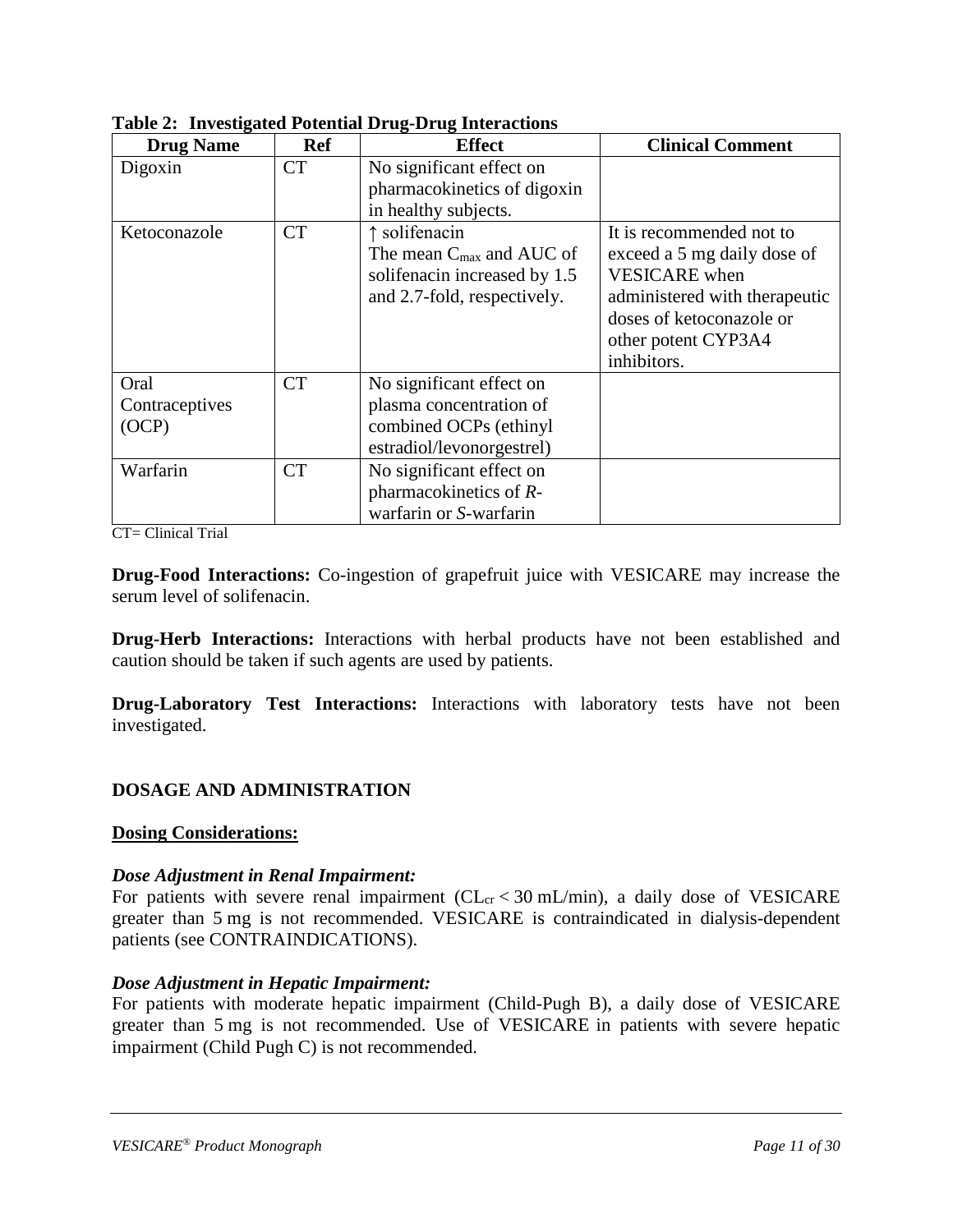#### *Dose Adjustment with CYP3A4 Inhibitors:*

When administered with therapeutic doses of ketoconazole or other potent CYP3A4 inhibitors, a daily dose of VESICARE should be maintained at, or dropped to, 5 mg daily.

#### **Recommended Dose and Dosage Adjustment**

The recommended dose of VESICARE is 5 mg once daily. If the 5 mg dose is well tolerated, the dose may be increased to 10 mg once daily.

VESICARE should be taken with liquids and swallowed whole. VESICARE can be administered with or without food, without regard to meals.

The maximum effect can be determined after 4 weeks at the earliest.

#### **Missed Dose**

If a dose is missed, the next tablet should be taken as planned. Doses should not be doubled to make up for a missed dose.

#### <span id="page-11-0"></span>**OVERDOSAGE**

**Acute:** Overdosage with VESICARE can potentially result in severe anticholinergic effects and should be treated accordingly. The highest dose of solifenacin succinate accidentally given to a single patient was 280 mg in a 5-hour period, resulting in mental status changes. The patient was given charcoal treatment and recovered without sequelae.

**Chronic:** Intolerable anticholinergic side effects (fixed and dilated pupils, blurred vision, failure of heel-to-toe exam, tremors and dry skin) occurred on day 3 in normal volunteers taking 50 mg daily (5 times the maximum recommended therapeutic dose) and resolved within 7 days following discontinuation of drug.

*Treatment of Overdosage:* In the event of overdose with VESICARE, treat with gastric lavage and appropriate supportive measures. ECG monitoring is also recommended.

For management of a suspected drug overdose, contact your regional Poison Control Centre.

### <span id="page-11-1"></span>**ACTION AND CLINICAL PHARMACOLOGY**

#### **Mechanism of Action**

Muscarinic receptors play an important role in several major cholinergically mediated functions, including contractions of urinary bladder smooth muscle and stimulation of salivary secretion. Solifenacin is a competitive muscarinic receptor antagonist with selectivity for the urinary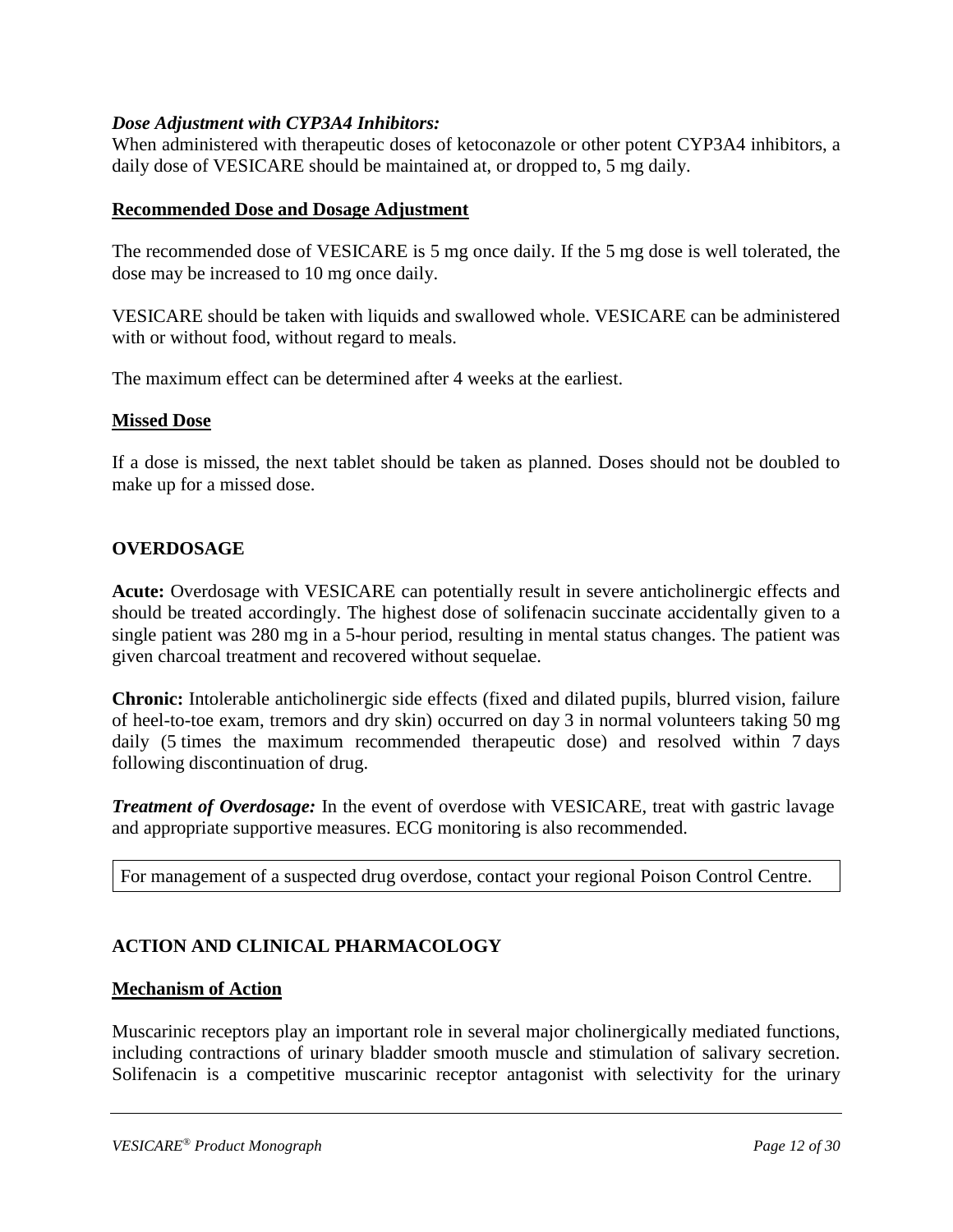bladder over salivary glands *in vitro* and *in vivo* (mice, rats and monkeys). In cells isolated from rats and monkeys, solifenacin inhibited carbachol-induced intracellar calcium mobilization more potently in bladder smooth muscle cells than in salivary gland cells. The bladder selectivity of solifenacin in monkeys is significantly greater than those of other antimuscarinics as illustrated by selectivity ratios (bladder/salivary gland) of 2.1, 0.51, 0.65, 0.46 and 0.61 for solifenacin, oxybutynin, tolterodine, darifenacin and atropine, respectively. In anesthetized rats, solifenacin is also more potent in inhibiting carbachol-induced increases in intravesical pressure than in inhibiting salivary secretion. Although other antimuscarinics also showed some tissue selectivity, the selectivity ratio of solifenacin (6.5) estimated from its potency to inhibit urinary bladder and salivary gland was the greatest among all antimuscarinics tested (1.0 to 2.4).

### **Pharmacokinetics**

| Table 5. Summary of Filarmacokment Farameters in the indifficult optitation |                        |                                  |                        |  |
|-----------------------------------------------------------------------------|------------------------|----------------------------------|------------------------|--|
| Solifenacin Dose                                                            | $C_{\text{max}}$ ng/mL | $\mathfrak{t}_{\frac{1}{2}}$ (h) | AUC $_{0-24h}$ ng•h/mL |  |
| 5 mg o.d.                                                                   | 32.3(11.2)             | 64.4 (18.6)                      | 637 (239)              |  |
| $10 \text{ mg o.d.}$                                                        | 62.9(23.1)             | 60.9(17.1)                       | 1236 (459)             |  |

#### **Table 3: Summary of Pharmacokinetic Parameters in the Normal Population**

Data are expressed as mean (SD)

*Absorption:* After oral administration of VESICARE to healthy volunteers, peak plasma levels (Cmax) of solifenacin are reached within 3 to 8 hours after administration and at steady state, ranged from 32.3 to 62.9 ng/mL for the 5 and 10 mg VESICARE tablets, respectively. The absolute bioavailability of solifenacin is approximately 90%, and plasma concentrations of solifenacin are proportional to the dose administered.

*Effect of Food:* There is no significant effect of food on the pharmacokinetics of solifenacin.

*Distribution:* Solifenacin is approximately 98% (*in vivo*) bound to human plasma proteins, principally to  $\alpha_1$ -acid glycoprotein. Solifenacin is highly distributed to non-CNS tissues, having a mean steady-state volume of distribution of 600 L.

*Metabolism:* Solifenacin is extensively metabolized in the liver. The primary pathway for elimination is by way of CYP3A4; however, alternate metabolic pathways exist. The primary metabolic routes of solifenacin are through *N*-oxidation of the quinuclidin ring and 4*R*hydroxylation of tetrahydroisoquinoline ring. One pharmacologically active metabolite (4*R*hydroxy solifenacin), occurring at low concentrations and unlikely to contribute significantly to clinical activity, and three pharmacologically inactive metabolites (*N*-glucuronide and the *N*oxide and 4*R*-hydroxy-*N*-oxide of solifenacin) have been found in human plasma after oral dosing.

*Excretion:* Following the administration of 10 mg of  $^{14}$ C-solifenacin succinate to healthy volunteers, 69.2% of the radioactivity was recovered in the urine and 22.5% in the feces over 26 days. Less than 15% (as mean value) of the dose was recovered in the urine as intact solifenacin. The major metabolites identified in urine were *N*-oxide of solifenacin, 4*R*-hydroxy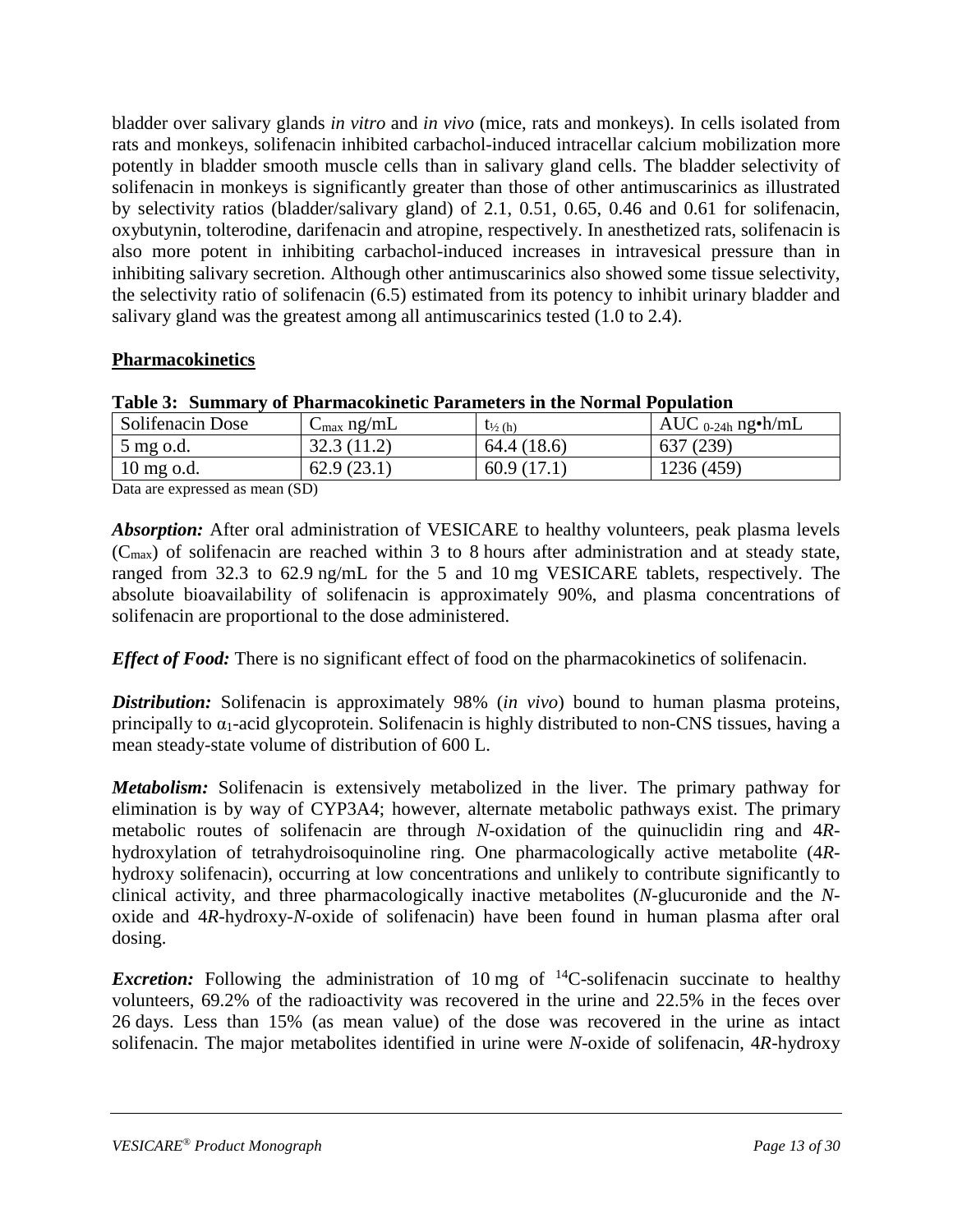solifenacin and 4*R*-hydroxy-*N*-oxide of solifenacin and in feces, 4*R*-hydroxy solifenacin. The elimination half-life of solifenacin following chronic dosing is approximately 45 – 68 hours.

#### **Special Populations and Conditions**

*Geriatrics:* Multiple dose studies of VESICARE in elderly volunteers (65 to 80 years) showed that C<sub>max</sub>, AUC and t<sub>1/2</sub> values were  $20 - 25%$  higher as compared to the younger volunteers (18) to 55 years) (see INDICATIONS AND CLINICAL USE).

*Pediatrics:* The pharmacokinetics of solifenacin have not been established in pediatric patients.

*Gender:* The pharmacokinetics of solifenacin are not significantly influenced by gender.

*Renal Insufficiency:* VESICARE should be used with caution in patients with renal impairment. There is a 2.1-fold increase in AUC and 1.6-fold increase in  $t_{1/2}$  of solifenacin in patients with severe renal impairment. Doses of VESICARE greater than 5 mg are not recommended in patients with severe renal impairment  $(CL<sub>cr</sub> < 30$  mL/min) (see WARNINGS AND PRECAUTIONS and DOSAGE AND ADMINISTRATION). VESICARE is contraindicated in dialysis-dependent patients (see CONTRAINDICATIONS).

*Hepatic Insufficiency:* VESICARE should be used with caution in patients with reduced hepatic function. There is a 2-fold increase in the  $t_{1/2}$  and 35% increase in AUC of solifenacin in patients with moderate hepatic impairment. Doses of VESICARE greater than 5 mg are not recommended in patients with moderate hepatic impairment (Child-Pugh B). VESICARE is not recommended for patients with severe hepatic impairment (Child-Pugh C) (see WARNINGS AND PRECAUTIONS and DOSAGE AND ADMINISTRATION).

### **Cardiac Electrophysiology**

The effect of 10 mg and 30 mg solifenacin succinate on the QT interval was evaluated at the time of peak plasma concentration of solifenacin in a multi-dose, randomized, double-blind, placebo and positive-controlled (moxifloxacin 400 mg) trial. Patients were randomized to one of two treatment groups after receiving placebo and moxifloxacin sequentially. One group (n=51) went on to complete 3 additional sequential periods of dosing with solifenacin 10, 20 and 30 mg while the second group (n=25) in parallel completed a sequence of placebo and moxifloxacin. Study subjects were female volunteers aged 19 to 79 years. The 30 mg dose of solifenacin succinate (three times the highest recommended dose) was chosen for use in this study because this dose results in a solifenacin exposure that covers those observed upon co-administration of 10 mg VESICARE with potent CYP3A4 inhibitors (e.g., ketoconazole, 400 mg). Due to the sequential dose escalating nature of the study, baseline EKG measurements were separated from the final QT assessment (of the 30 mg dose level) by 33 days.

The median difference from baseline in heart rate associated with the 10 and 30 mg doses of solifenacin succinate compared to placebo was -2 and 0 beats/minute, respectively. Because a significant period effect on QTc was observed, QTc effects were analyzed utilizing the parallel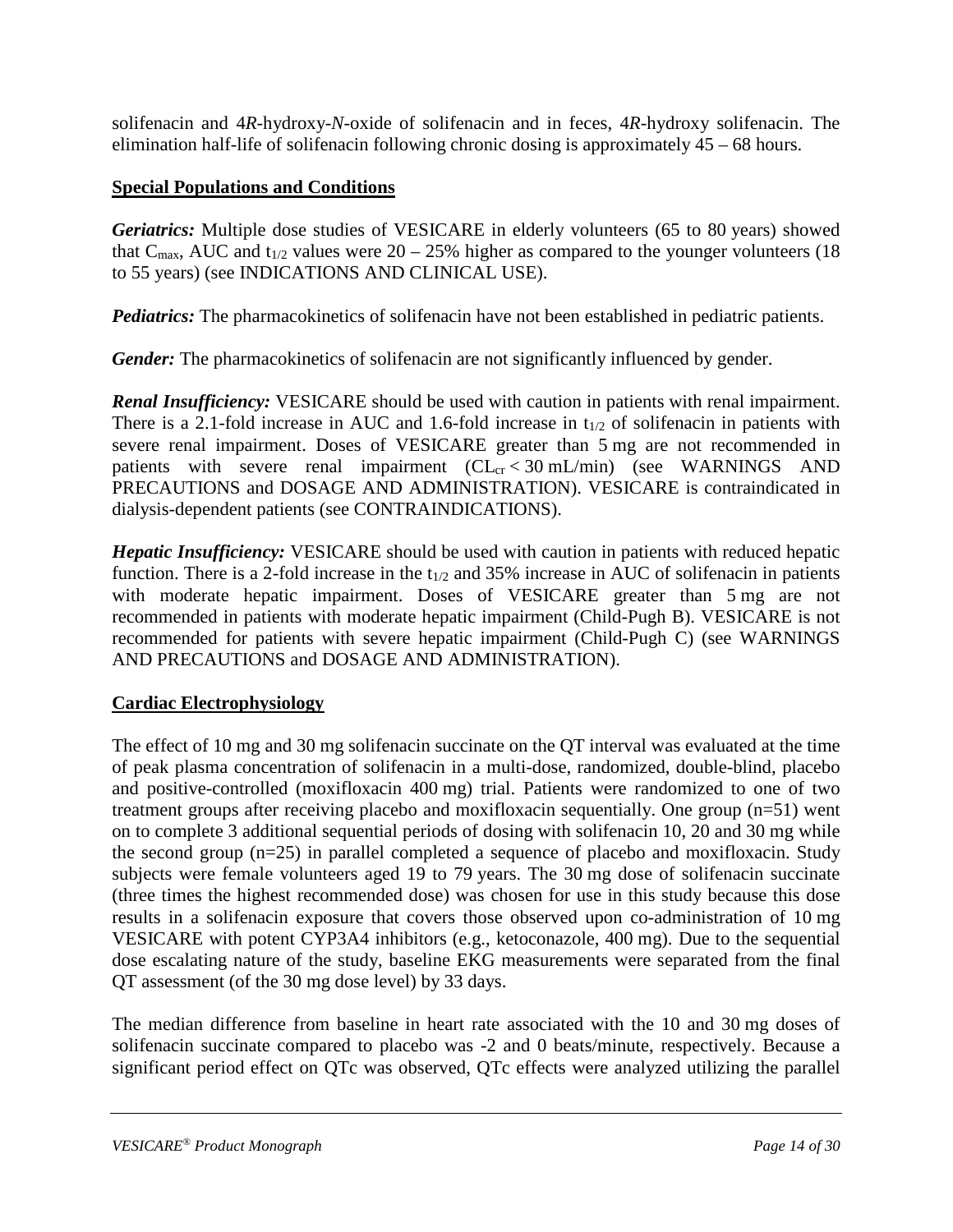placebo control arm rather than the pre-specified intra-patient analysis. Representative results are shown in Table 4.

| <b>Drug/Dose</b>         | <b>Fridericia Method (Using Median Difference)</b> |
|--------------------------|----------------------------------------------------|
| Solifenacin 10 mg        | $0(-5.5)$                                          |
| $\sim$ Solifenacin 30 mg |                                                    |

| Table 4: QTc Changes in msec (90% CI) from Baseline at T <sub>max</sub> (Relative to Placebo) |  |  |  |  |  |  |
|-----------------------------------------------------------------------------------------------|--|--|--|--|--|--|
|-----------------------------------------------------------------------------------------------|--|--|--|--|--|--|

Results displayed are those derived from the parallel design portion of the study and represent the comparison of Group 1 to time-matched placebo effects in Group 2.

The effect of moxifloxacin on the QT interval was evaluated in 3 different sessions of the trial. All subjects received moxifloxacin in Session 1 while only those subjects in the placebo/moxifloxacin group received moxifloxacin in Sessions 3 and 5. The placebo-subtracted mean changes (90% CI) for moxifloxacin in the three sessions (1, 3 and 5) were 11 (7, 14), 12 (8, 17), and 16 (12, 21), respectively.

The QT interval prolonging effect appeared greater for the 30 mg compared to the 10 mg dose of solifenacin. The lower limit of the 90% confidence interval was greater than zero in the 30 mg dose of solifenacin. This study was not designed to draw direct statistical conclusions between the drugs or the dose levels.

The effect of solifenacin on QTc interval change in males has not been investigated, and caution should be taken in extrapolating the findings of this study to male subjects.

### <span id="page-14-0"></span>**STORAGE AND STABILITY**

Store between  $15^{\circ}$ C –  $30^{\circ}$ C.

### <span id="page-14-1"></span>**DOSAGE FORMS, COMPOSITION AND PACKAGING**

VESICARE is supplied as round, film-coated tablets, available in bottles as follows:

| strength | $5 \text{ mg}$ | $10 \text{ mg}$ |
|----------|----------------|-----------------|
| color    | light yellow   | light pink      |
| debossed | logo, 150      | logo, 151       |

Each VESICARE tablet, containing 5 or 10 mg of solifenacin succinate (equivalent to solifenacin 3.8 mg and 7.5 mg, respectively), is formulated for oral administration. In addition to the active ingredient, solifenacin succinate, each VESICARE tablet also contains the following inert ingredients: lactose monohydrate, corn starch, hypromellose 2910, magnesium stearate, talc, polyethylene glycol 8000 and titanium dioxide with yellow ferric oxide (5 mg VESICARE tablet) or red ferric oxide (10 mg VESICARE tablet).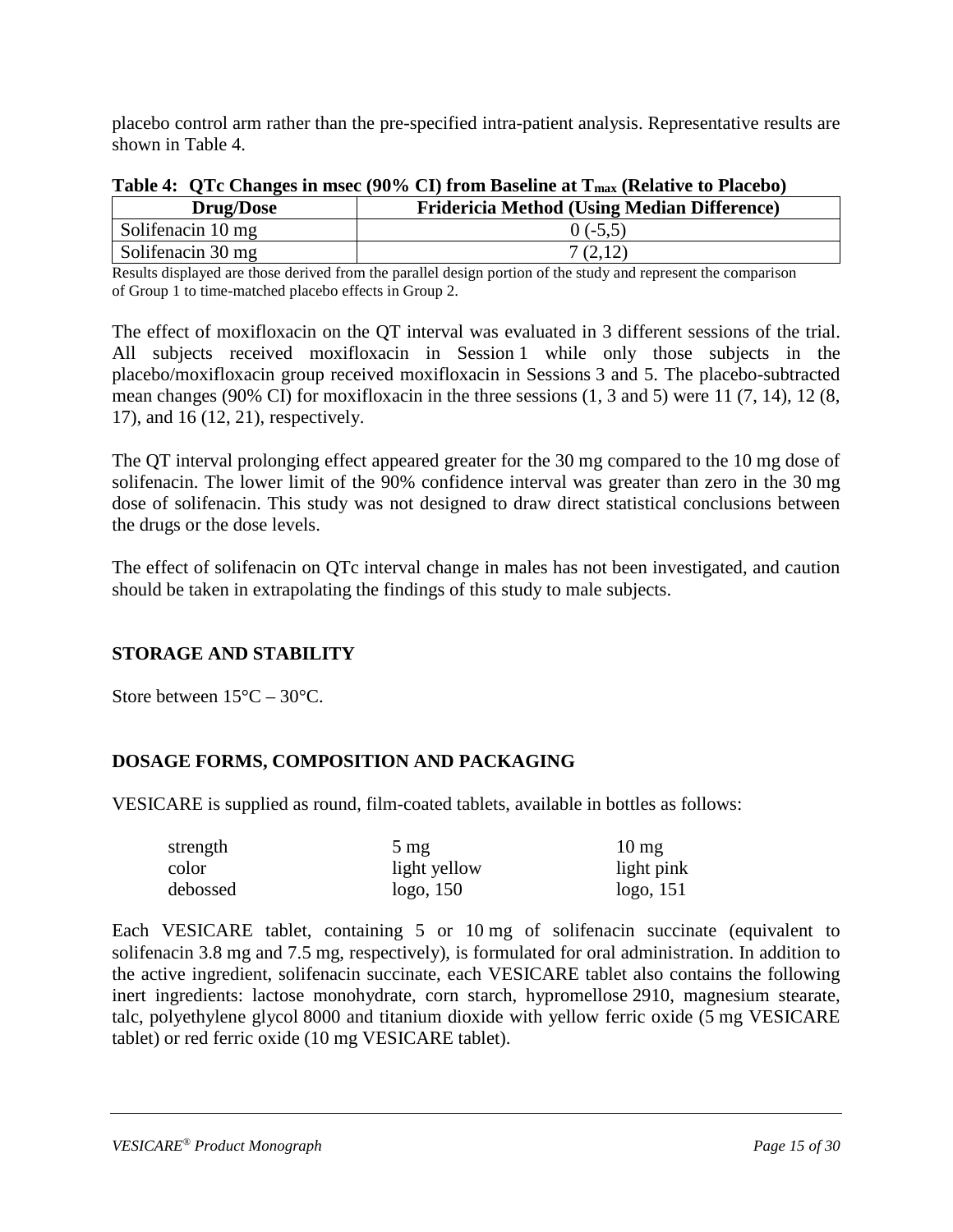### **PART II: SCIENTIFIC INFORMATION**

### <span id="page-15-1"></span><span id="page-15-0"></span>**PHARMACEUTICAL INFORMATION**

**Proper Name:** Solifenacin succinate

Molecular Formula: C<sub>23</sub>H<sub>26</sub>N<sub>2</sub>O<sub>2</sub>C<sub>4</sub>H<sub>6</sub>O<sub>4</sub>

**Molecular Weight:** 480.55

**Structural Formula:**



#### **Physicochemical Properties:**

Chemically, solifenacin succinate is butanedioic acid, compounded with (1*S*)-(3*R*)-1 azabicyclo[2.2.2]oct-3-yl 3,4-dihydro-1-phenyl-2(1*H*)-isoquinolinecarboxylate (1:1).

Solifenacin succinate is a white to pale-yellowish-white crystal or crystalline powder.

### **Solubility:**

It is freely soluble at room temperature in water, glacial acetic acid, dimethyl sulfoxide, and methanol.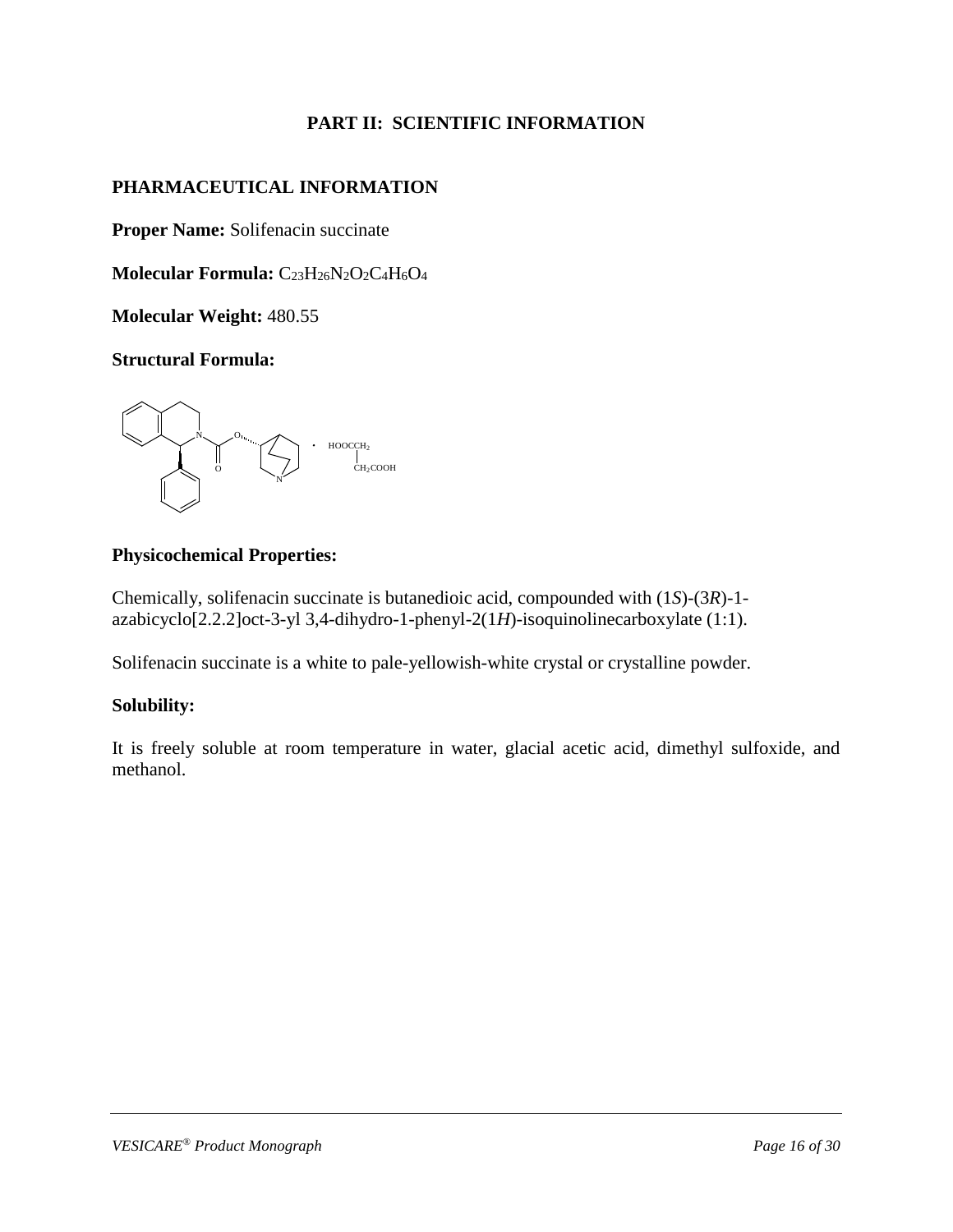### <span id="page-16-0"></span>**CLINICAL TRIALS**

### **Study Demographics and Trial Design**

| Study #    | <b>Trial Design</b> | Dosage, Route of<br><b>Administration and</b><br><b>Duration</b> | <b>Study Subjects (n)</b> | <b>Mean Age</b>      | Gender<br>(%)     |                         |                          |
|------------|---------------------|------------------------------------------------------------------|---------------------------|----------------------|-------------------|-------------------------|--------------------------|
| 905-CL-015 | Randomized,         | Placebo, $5 \& 10$ mg                                            | <b>Total: 1077</b>        | Placebo: 58          |                   | $\overline{\mathrm{E}}$ | $\underline{\mathbf{M}}$ |
|            | double-blind,       | solifenacin and                                                  | Placebo: 267              | Solifenacin 5 mg:    | Placebo:          | 76                      | 24                       |
|            | placebo-            | 4 mg tolterodine                                                 | Solifenacin 5 mg:         | 58, 10 mg: 57        | Solifenacin       |                         |                          |
|            | controlled,         | 12-week                                                          | 279, 10 mg: 268,          | Tolterodine: 57      | $5 \text{ mg}$ :  |                         | 73 27                    |
|            | parallel-group,     |                                                                  | Tolterodine: 263          |                      | $10 \text{ mg}$ : | 71                      | 29                       |
|            | fixed dose          |                                                                  |                           |                      | Tolterodine       | 80                      | -20                      |
| 905-CL-018 | $^{\prime\prime}$   | Placebo, $5 \& 10$ mg                                            | <b>Total: 907</b>         | Placebo: 56          | Placebo:          | 81                      | 19                       |
|            |                     | solifenacin                                                      | Placebo: 301              | 5 mg: 55             | $5 \text{ mg}$ :  | 83                      | 17                       |
|            |                     | 12-week                                                          | 5 mg: 299                 | 10 mg: 56            | $10 \text{ mg}$   | 82                      | 18                       |
|            |                     |                                                                  | 10 mg: 307                |                      |                   |                         |                          |
| 905-CL-013 | $^{\prime\prime}$   | Placebo, 10 mg                                                   | <b>Total: 672</b>         | Placebo: 59          | Placebo:          | 83                      | 17                       |
|            |                     | solifenacin                                                      | Placebo: 332              | $10 \text{ mg}$ : 58 | $10 \text{ mg}$   | 80                      | 20                       |
|            |                     | 12-week                                                          | 10 mg: 340                |                      |                   |                         |                          |
| 905-CL-014 |                     | $^{\prime\prime}$                                                | <b>Total: 634</b>         | Placebo: 60          | Placebo:          | 82                      | -18                      |
|            |                     |                                                                  | Placebo: 316              | $10 \text{ mg}$ : 60 | $10 \text{ mg}$ : | 83                      | 17                       |
|            |                     |                                                                  | $10 \text{ mg}$ : 318     |                      |                   |                         |                          |

**Table 5: Summary of Patient Demographics in Pivotal Clinical Trials**

VESICARE was evaluated in four twelve-week, double-blind, randomized, placebo-controlled, parallel group, multicenter clinical trials for the treatment of overactive bladder in patients having symptoms of urinary frequency, urgency and/or urge, or mixed incontinence (with a predominance of urge) [Table 5]. Study 015 also included a tolterodine group. Entry criteria required that patients have symptoms of overactive bladder for  $\geq 3$  months duration. These studies involved 3027 patients (1811 on VESICARE and 1216 on placebo), and approximately 90% of these patients completed the 12-week studies. Two of the four studies evaluated the 5 and 10 mg VESICARE doses and the other two evaluated only the 10 mg dose. All patients completing the 12-week studies were eligible to enter an open-label, long-term extension study and 81% of patients enrolling completed the additional 40-week treatment period. The majority of patients were Caucasian (93%) and female (80%) with a mean age of 58 years.

The primary endpoint in all four trials was the mean change from baseline to 12 weeks in number of micturitions/24 hours. Secondary endpoints included mean change from baseline to 12 weeks in number of incontinence episodes/24 hours, and mean volume voided per micturition. The efficacy of VESICARE was similar across patient age and gender. The mean reduction in the number of micturitions per 24 hours was significantly greater with VESICARE 5 mg (2.3;  $p < 0.001$ ) and VESICARE 10 mg (2.7;  $p < 0.001$ ) compared to placebo (1.4).

The mean reduction in the number of incontinence episodes per 24 hours was significantly greater with VESICARE 5 mg  $(1.5; p < 0.001)$  and VESICARE 10 mg  $(1.8; p < 0.001)$  treatment groups compared to placebo (1.1). The mean increase in the volume voided per micturition was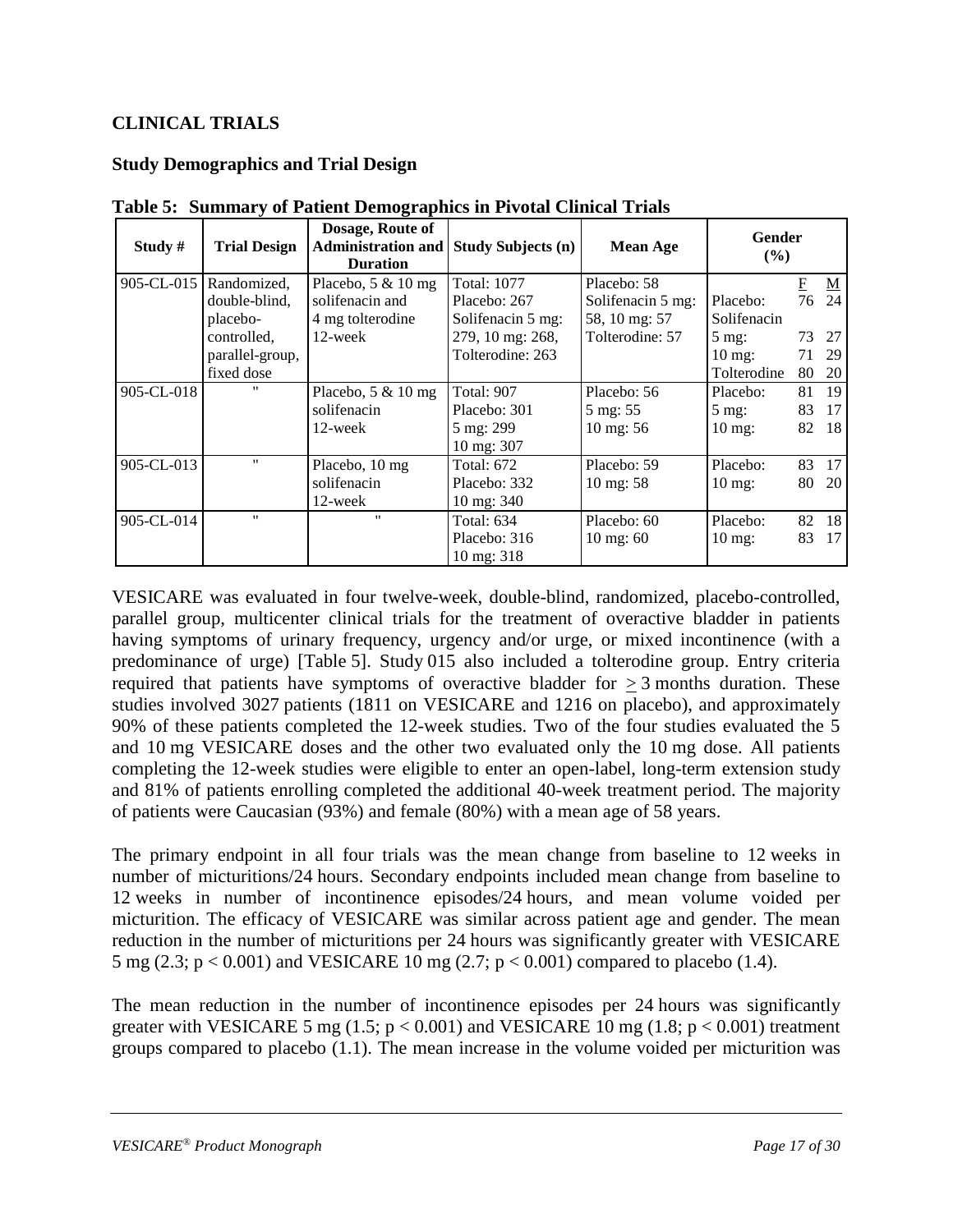significantly greater with VESICARE 5 mg  $(32.3 \text{ mL}; p < 0.001)$  and VESICARE 10 mg  $(42.5 \text{ mL}; \text{p} < 0.001)$  compared with placebo  $(8.5 \text{ mL})$ .

The results for the primary and secondary endpoints in the four individual 12-week clinical studies of VESICARE are reported in Tables 6 through 9.

| Table 6: Mean Change from Baseline to Endpoint for VESICARE (5 mg and 10 mg Daily) |  |
|------------------------------------------------------------------------------------|--|
| and Placebo: 905-CL-015                                                            |  |

| <b>Parameter</b>                     | <b>Placebo</b><br>$(N=253)$ | <b>VESICARE</b><br>$5 \text{ mg}$<br>$(N=266)$ | <b>VESICARE</b><br>$10 \text{ mg}$<br>$(N=264)$ | <b>Tolterodine</b><br>$(N=250)$ |
|--------------------------------------|-----------------------------|------------------------------------------------|-------------------------------------------------|---------------------------------|
|                                      | Mean (SE)                   | Mean (SE)                                      | Mean (SE)                                       | Mean (SE)                       |
| Urinary Frequency (Number of         |                             |                                                |                                                 |                                 |
| Micturitions / 24 Hours)*            |                             |                                                |                                                 |                                 |
| <b>Baseline</b>                      | 12.2(0.26)                  | 12.1(0.24)                                     | 12.3(0.24)                                      | 12.1                            |
| Reduction                            | 1.2(0.21)                   | 2.2(0.18)                                      | 2.6(0.20)                                       | 1.9                             |
| P value vs. Placebo                  |                             | < 0.001                                        | < 0.001                                         | < 0.05                          |
| Number of Incontinence               |                             |                                                |                                                 |                                 |
| Episodes / 24 Hours**                |                             |                                                |                                                 |                                 |
| <b>Baseline</b>                      | 2.7(0.23)                   | 2.6(0.22)                                      | 2.6(0.23)                                       | 2.3                             |
| Reduction                            | 0.8(0.18)                   | 1.4(0.15)                                      | 1.5(0.18)                                       | 1.1                             |
| P value vs. Placebo                  |                             | < 0.01                                         | < 0.01                                          | N.S.                            |
| Volume Voided per Micturition [mL]** |                             |                                                |                                                 |                                 |
| <b>Baseline</b>                      | 143.8 (3.37)                | 149.6 (3.35)                                   | 147.2(3.15)                                     | 147.0                           |
| Increase                             | 7.4(2.28)                   | 32.9(2.92)                                     | 39.2(3.11)                                      | 24.4                            |
| P value vs. Placebo                  |                             | < 0.001                                        | < 0.001                                         | < 0.001                         |

\*Primary Endpoint

\*\*Secondary Endpoint

| Table 7: Mean Change from Baseline to Endpoint for VESICARE (5 mg and 10 mg Daily) |  |
|------------------------------------------------------------------------------------|--|
| and Placebo: 905-CL-018                                                            |  |

| <b>Parameter</b>                     | <b>Placebo</b><br>$(N=281)$ | <b>VESICARE</b><br>$5 \text{ mg}$<br>$(N=286)$ | <b>VESICARE</b><br>$10 \text{ mg}$<br>$(N=290)$ |
|--------------------------------------|-----------------------------|------------------------------------------------|-------------------------------------------------|
|                                      | Mean (SE)                   | Mean (SE)                                      | Mean (SE)                                       |
| Urinary Frequency (Number of         |                             |                                                |                                                 |
| Micturitions / 24 Hours)*            |                             |                                                |                                                 |
| <b>Baseline</b>                      | 12.3(0.23)                  | 12.1(0.23)                                     | 12.1(0.21)                                      |
| Reduction                            | 1.7(0.19)                   | 2.4(0.17)                                      | 2.9(0.18)                                       |
| P value vs. Placebo                  |                             | < 0.001                                        | < 0.001                                         |
| Number of Incontinence               |                             |                                                |                                                 |
| Episodes / 24 Hours**                |                             |                                                |                                                 |
| <b>Baseline</b>                      | 3.2(0.24)                   | 2.6(0.18)                                      | 2.8(0.20)                                       |
| Reduction                            | 1.3(0.19)                   | 1.6(0.16)                                      | 1.6(0.18)                                       |
| P value vs. Placebo                  |                             | < 0.01                                         | 0.016                                           |
| Volume Voided per Micturition [mL]** |                             |                                                |                                                 |
| <b>Baseline</b>                      | 147.2 (3.18)                | 148.5(3.16)                                    | 145.9 (3.42)                                    |
| Increase                             | 11.3(2.52)                  | 31.8(2.94)                                     | 36.6(3.04)                                      |
| P value vs. Placebo                  |                             | < 0.001                                        | < 0.001                                         |
| *Primary Endpoint                    |                             |                                                |                                                 |

\*\*Secondary Endpoint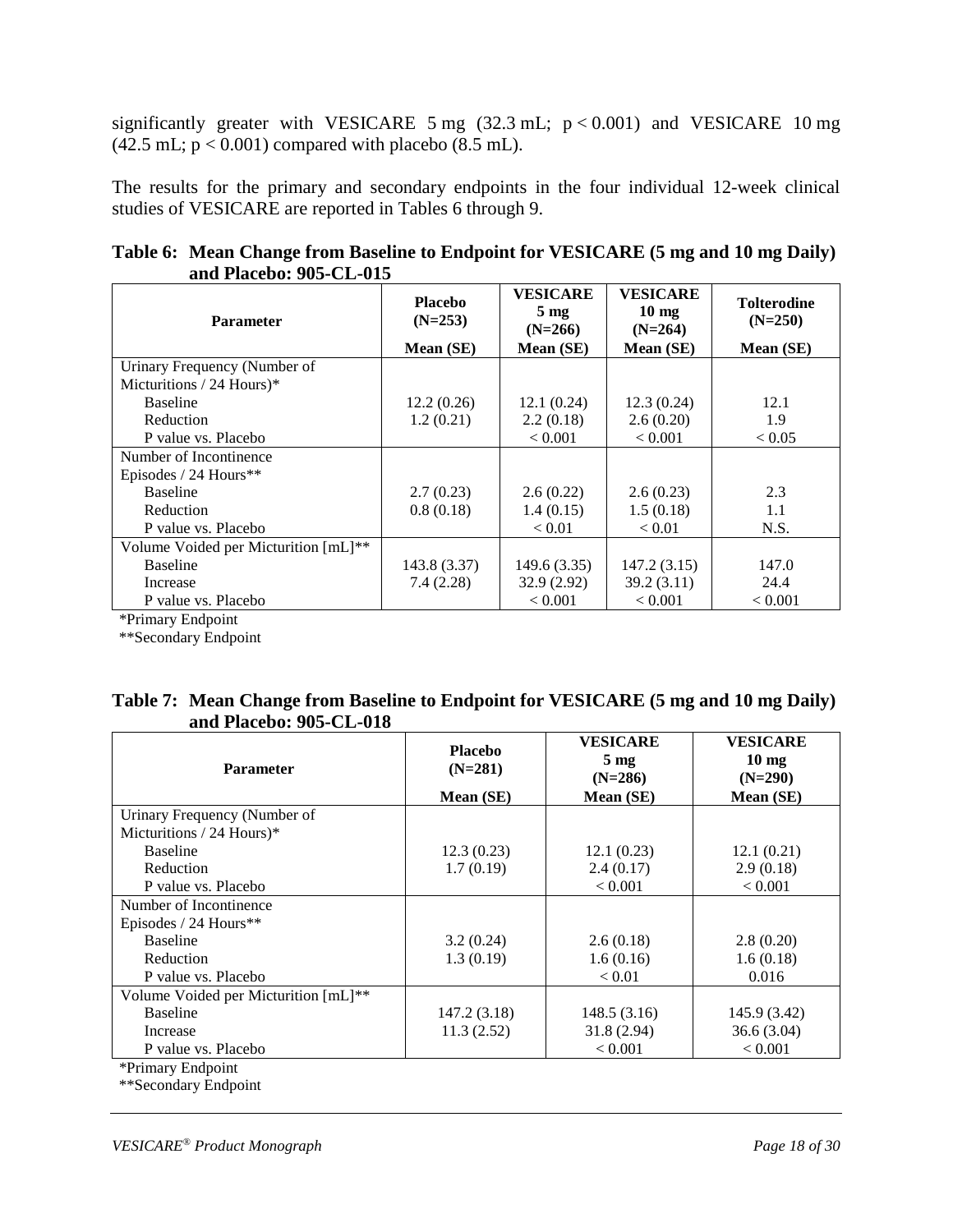| <b>Parameter</b>                                       | <b>Placebo</b><br>$(N=309)$ | <b>VESICARE 10 mg</b><br>$(N=306)$ |
|--------------------------------------------------------|-----------------------------|------------------------------------|
|                                                        | Mean (SE)                   | Mean (SE)                          |
| Urinary Frequency (Number of Micturitions / 24 Hours)* |                             |                                    |
| <b>Baseline</b>                                        | 11.5(0.18)                  | 11.7(0.18)                         |
| Reduction                                              | 1.5(0.15)                   | 3.0(0.15)                          |
| P value vs. Placebo                                    |                             | ${}_{< 0.001}$                     |
| Number of Incontinence Episodes / 24 Hours**           |                             |                                    |
| <b>Baseline</b>                                        | 3.0(0.20)                   | 3.1(0.22)                          |
| Reduction                                              | 1.1(0.16)                   | 2.0(0.19)                          |
| P value vs. Placebo                                    |                             | ${}_{< 0.001}$                     |
| Volume Voided per Micturition [mL]**                   |                             |                                    |
| <b>Baseline</b>                                        | 190.3 (5.48)                | 183.5 (4.97)                       |
| Increase                                               | 2.7(3.15)                   | 47.2 (3.79)                        |
| P value vs. Placebo                                    |                             | < 0.001                            |

#### **Table 8: Mean Change from Baseline to Endpoint for VESICARE (10 mg Daily) and Placebo: 905-CL-013**

\*Primary Endpoint

\*\*Secondary Endpoint

#### **Table 9: Mean Change from Baseline to Endpoint for VESICARE (10 mg Daily) and Placebo: 905-CL-014**

|                                                        | <b>Placebo</b> | <b>VESICARE 10 mg</b> |
|--------------------------------------------------------|----------------|-----------------------|
| <b>Parameter</b>                                       | $(N=295)$      | $(N=298)$             |
|                                                        | Mean (SE)      | Mean (SE)             |
| Urinary Frequency (Number of Micturitions / 24 Hours)* |                |                       |
| <b>Baseline</b>                                        | 11.8(0.18)     | 11.5(0.18)            |
| Reduction                                              | 1.3(0.16)      | 2.4(0.15)             |
| P value vs. Placebo                                    |                | < 0.001               |
| Number of Incontinence Episodes / 24 Hours**           |                |                       |
| <b>Baseline</b>                                        | 2.9(0.18)      | 2.9(0.17)             |
| Reduction                                              | 1.2(0.15)      | 2.0(0.15)             |
| P value vs. Placebo                                    |                | < 0.001               |
| Volume Voided per Micturition [mL]**                   |                |                       |
| <b>Baseline</b>                                        | 175.7 (4.44)   | 174.1(4.15)           |
| Increase                                               | 13.0(3.45)     | 46.4 (3.73)           |
| P value vs. Placebo                                    |                | < 0.001               |

\*Primary Endpoint

\*\*Secondary Endpoint

### <span id="page-18-0"></span>**DETAILED PHARMACOLOGY**

#### **Animal Pharmacology**

Solifenacin is a competitive muscarinic receptor antagonist. In radioligand binding assay, solifenacin has a high affinity for the human muscarinic  $M_3$  receptor, with an affinity constant (Ki value) of 9.9 nM. It has marginal selectivity for the muscarinic  $M_3$  receptor over the  $M_1$ receptor (2.4 times) and moderate selectivity for the muscarinic  $M_3$  receptor over the  $M_2$  receptor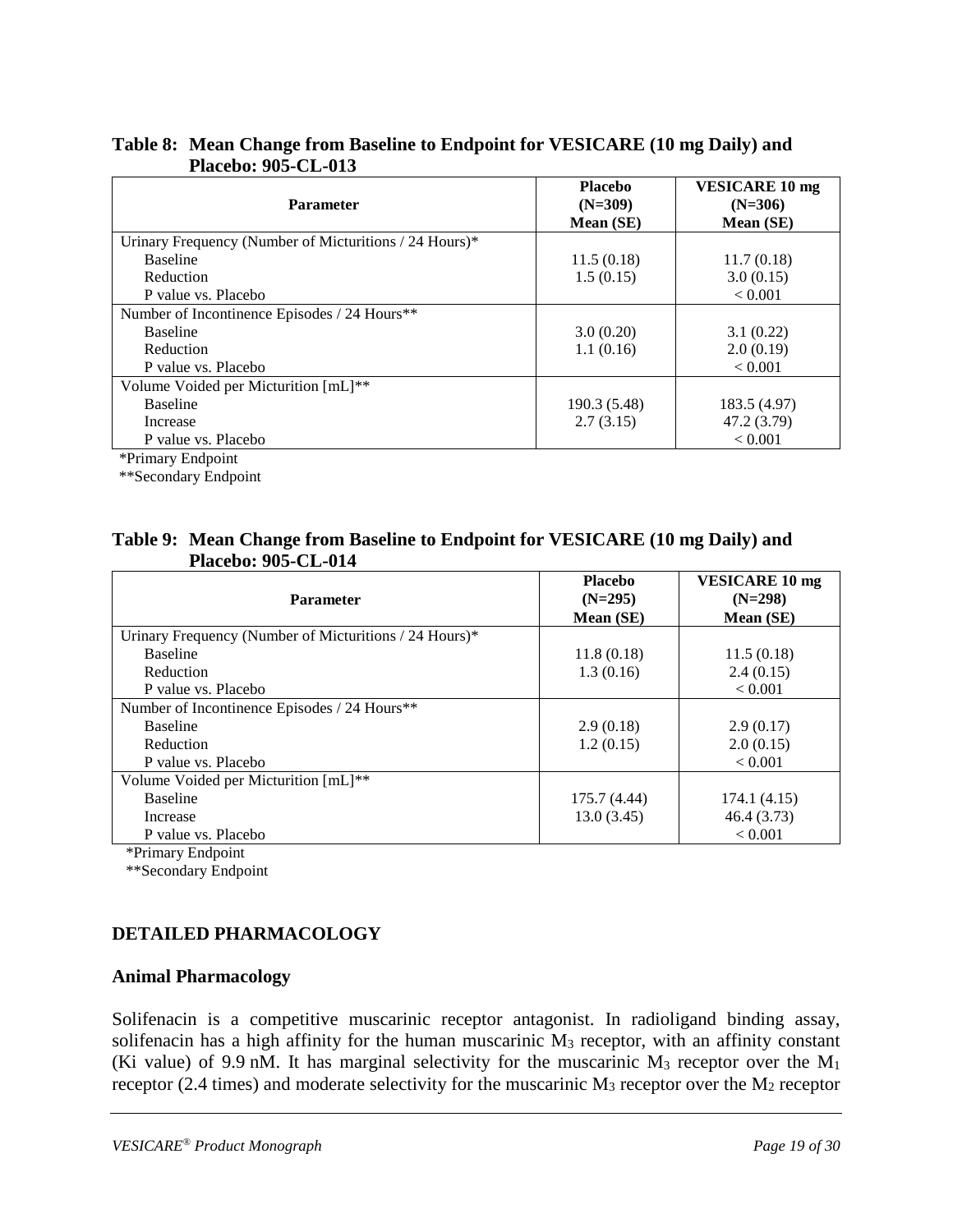(12 times). Solifenacin does not show any affinity for various other receptors and ion channels except for the sigma receptor and sodium channel site 2, but the affinity for these sites are 100 fold or more lower than that for the muscarinic  $M_3$  receptor. In strips of rat and guinea pig urinary bladder, solifenacin competitively antagonized carbachol-induced contractile responses in a concentration-dependent manner. In anesthetized rats, solifenacin increased maximum bladder capacity and decreased maximum intravesical pressure in a dose-dependent manner.

In studies to assess the tissue selectivity of solifenacin using cells isolated from rats and monkeys, solifenacin inhibited carbachol-induced increases in cytosolic-free calcium ion levels  $( [Ca<sup>2+</sup>]i)$  more potently in bladder smooth muscle cells than in salivary gland cells. Further, the bladder selectivity of solifenacin in monkeys was significantly greater than that of other antimuscarinics as illustrated by selectivity ratios (bladder/salivary gland) of 2.1, 0.51, 0.65 and 0.46 for solifenacin, oxybutynin, tolterodine and darifenacin, respectively. In anesthetized mice, solifenacin did not inhibit carbachol-induced salivary secretion at doses which potently inhibited carbachol-induced increases in intravesical pressure. Moreover, intravenously administered solifenacin was significantly more potent in inhibiting carbachol-induced increases in intravesical pressure (ID<sub>30</sub> = 0.023 mg/kg) than in inhibiting salivary secretion (ID<sub>30</sub> = 0.15 mg/kg) in anesthetized rats, with the bladder selectivity of 6.5. The bladder selectivity of tolterodine estimated from its potency to inhibit urinary bladder and salivary gland was 2.4, whereas oxybutynin (1.1) and darifenacin (1.2) did not show functional selectivity for urinary bladder.

Effects on the respiratory and cardiovascular system have been investigated. In the electrophysiological studies, solifenacin and tolterodine inhibited the potassium current in Chinese hamster ovary (CHO) cells expressing the *human ether-a-go-go*-related gene (hERG) using a whole-cell patch clamp technique, with  $IC_{50}$  values of 0.27 and 0.0089  $\mu$ M, respectively. The  $IC_{50}$  value for solifenacin is 78 times higher than the maximum unbound human plasma concentration  $(C_{max, u})$  at the maximum recommended human dose (MRHD). However, solifenacin at concentrations up to 0.3  $\mu$ M (87 times higher than the C<sub>max, u</sub> at the MRHD) had no effect on action potential parameters in dog Purkinje fibers and guinea pig papillary muscles. Further, *in vivo* studies using anesthetized dogs demonstrated that intravenous administered solifenacin increased respiration rate, decreased blood pressure and left ventricular pressure and prolonged PR interval at 1 mg/kg or higher doses, however it had no effect on the QT interval at doses up to 3 mg/kg. At a dose of 10 mg/kg, complete atrioventricular block was observed in 4 of 5 animals and one of the 4 animals died.

Effects of orally administered solifenacin on the central nervous system, pupil size, gastrointestinal system and urinary excretion have been investigated. Solifenacin did not markedly affect the behavior of mice at doses up to 30 mg/kg. In mice and rabbits, solifenacin induced mydriasis, which is attributed to the primary action on muscarinic receptor, at 10 mg/kg or higher doses. Solifenacin at 3 mg/kg or higher doses induced emesis in dogs. However, solifenacin at doses up to 30 mg/kg did not affect gastrointestinal transit in mice and was not irritating to the gastric mucosa of rats. Solifenacin at doses up to 30 mg/kg had no effects on urine volume or electrolyte excretion in saline-loaded rats.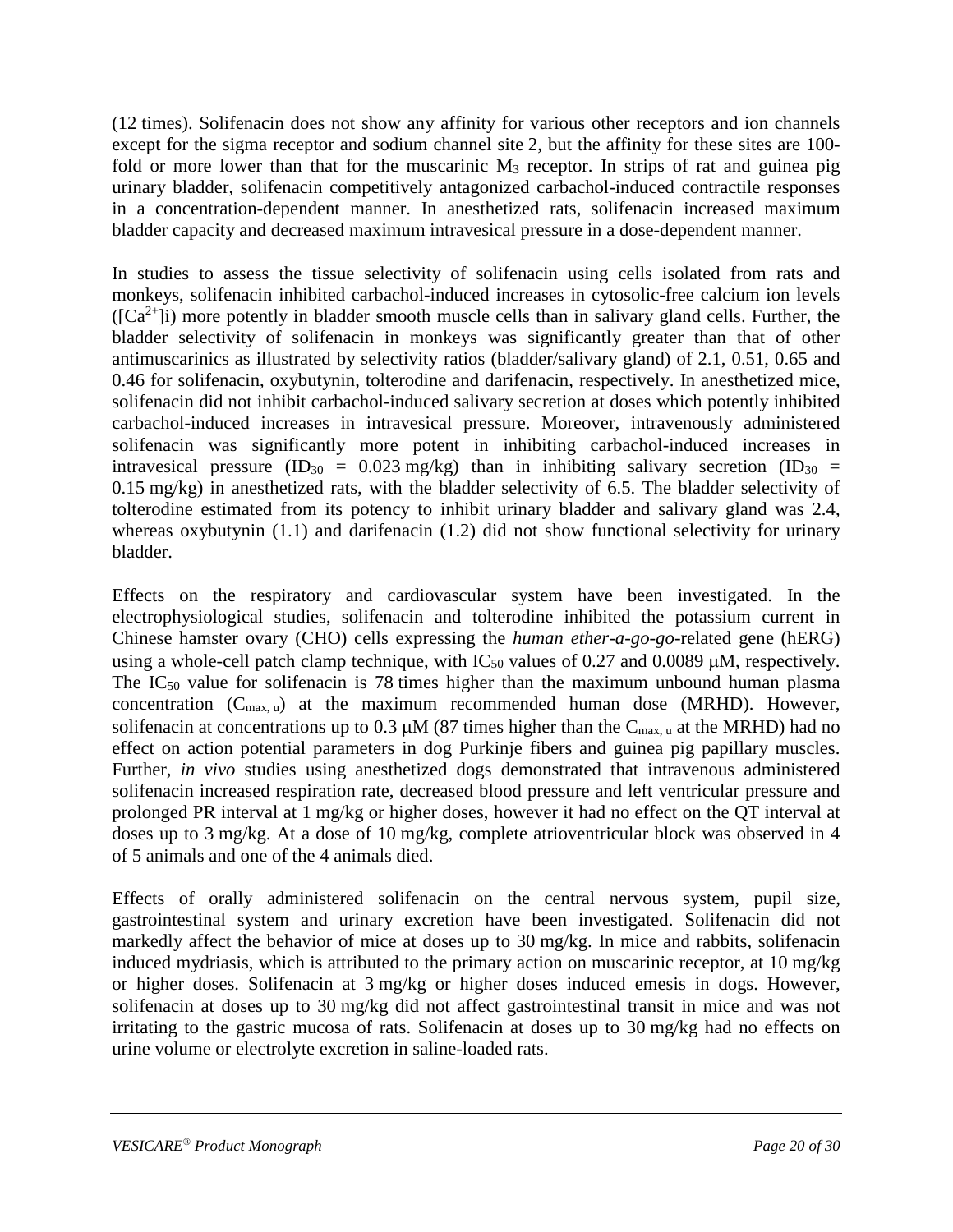#### <span id="page-20-0"></span>**TOXICOLOGY**

#### **Table 10:Key Toxicological Findings in Experimental Animals with Solifenacin Succinate and Respective Multiples of Human Exposure at the Maximum Recommended Therapeutic Dose**

| Species /<br><b>Duration</b> | <b>Key Findings</b>                                                                                                           | <b>Dose</b><br>(mg/kg) | <b>Multiples of Systemic Exposure</b><br><b>Compared to Clinical</b> |            |  |
|------------------------------|-------------------------------------------------------------------------------------------------------------------------------|------------------------|----------------------------------------------------------------------|------------|--|
|                              |                                                                                                                               |                        | $C_{\text{max}}$                                                     | <b>AUC</b> |  |
| <b>Repeat-Dose Toxicity</b>  |                                                                                                                               |                        |                                                                      |            |  |
| Mouse,                       | Underactivity, ataxia, tremor, prostration,                                                                                   | 250 (male)             | 24.5                                                                 | 12.9       |  |
| 13 weeks                     | death                                                                                                                         | 250 (female)           | 23.1                                                                 | 13.1       |  |
| Mouse,                       | Injuries in the mucosa of the small intestine                                                                                 | 100 (male)             | 8.4                                                                  | 3.4        |  |
| 26 weeks                     |                                                                                                                               | 100 (female)           | 7.0                                                                  | 2.4        |  |
| Rat,                         | Decreased body weight gain and food                                                                                           | $25$ (male)            | < 1                                                                  | $<1\,$     |  |
| 4 weeks                      | consumption                                                                                                                   | 25 (female)            | < 1                                                                  | < 1        |  |
| Rat,<br>26 weeks             | Wet/yellow staining on perigenital area,<br>high ALP and phosphorus, low ALT and                                              | $10$ (male)            | < 1                                                                  | < 1        |  |
|                              | cholesterol                                                                                                                   | 10 (female)            | < 1                                                                  | < 1        |  |
| Dog,                         | Salivation, vomiting, tremor, decreased                                                                                       | $30$ (male)            | 19.1                                                                 | 12.1       |  |
| 4 weeks                      | locomotor activity, decreased body weight<br>and food consumption, ECG changes                                                | 30 (female)            | 11.8                                                                 | 8.1        |  |
| Dog,<br>13 weeks             | Salivation, vomiting, ataxia, prostration,<br>tremor, convulsion, abnormal gait/posture,<br>abnormal respiration, ECG changes | $18$ (male)            | 5.3                                                                  | 2.5        |  |
|                              | Low uterine weight, uterine immaturity                                                                                        | 3 (female)             | < 1                                                                  | < 1        |  |
| Dog,                         | Salivation, vomiting, ECG changes                                                                                             | $20$ (male)            | 11.8                                                                 | 6.0        |  |
| 52 weeks                     |                                                                                                                               | 20 (female)            | 9.9                                                                  | 5.7        |  |
| <b>Genotoxicity</b>          |                                                                                                                               |                        |                                                                      |            |  |
| Rat, Single                  | No clastogenicity                                                                                                             | 1000 (male)            | 8.2                                                                  | 4.9        |  |
| Carcinogenicity              |                                                                                                                               |                        |                                                                      |            |  |
| Mouse,                       | No carcinogenicity                                                                                                            | 200 (male)             | 11.9                                                                 | 5.0        |  |
| 2 years                      |                                                                                                                               | 200 (female)           | 14.4                                                                 | 9.0        |  |
| Rats,                        | No carcinogenicity                                                                                                            | $20$ (male)            | < 1                                                                  | $\leq 1$   |  |
| 2 years                      |                                                                                                                               | 15 (female)            | < 1                                                                  | < 1        |  |
|                              | <b>Reproductive and Developmental Toxicity</b>                                                                                |                        |                                                                      |            |  |
| Mouse,                       | Low maternal and fetal body weights, an                                                                                       | 100 (female)           | 11.9                                                                 | 3.6        |  |
| Pregnant                     | increase in peripartum pup mortality,                                                                                         |                        |                                                                      |            |  |
|                              | delays in pup development                                                                                                     |                        |                                                                      |            |  |
| Rabbit,                      | No effects on embryo-fetal development                                                                                        | 50 (female)            | 4.9                                                                  | 1.8        |  |
| Pregnant                     |                                                                                                                               |                        |                                                                      |            |  |
|                              | Human PK Data at the Proposed Maximum Recommended Therapeutic Dose (10 mg/Day) for Comparison:                                |                        |                                                                      |            |  |
| Human                        |                                                                                                                               | 10                     | 1                                                                    | 1          |  |
| (steady state)               |                                                                                                                               |                        |                                                                      |            |  |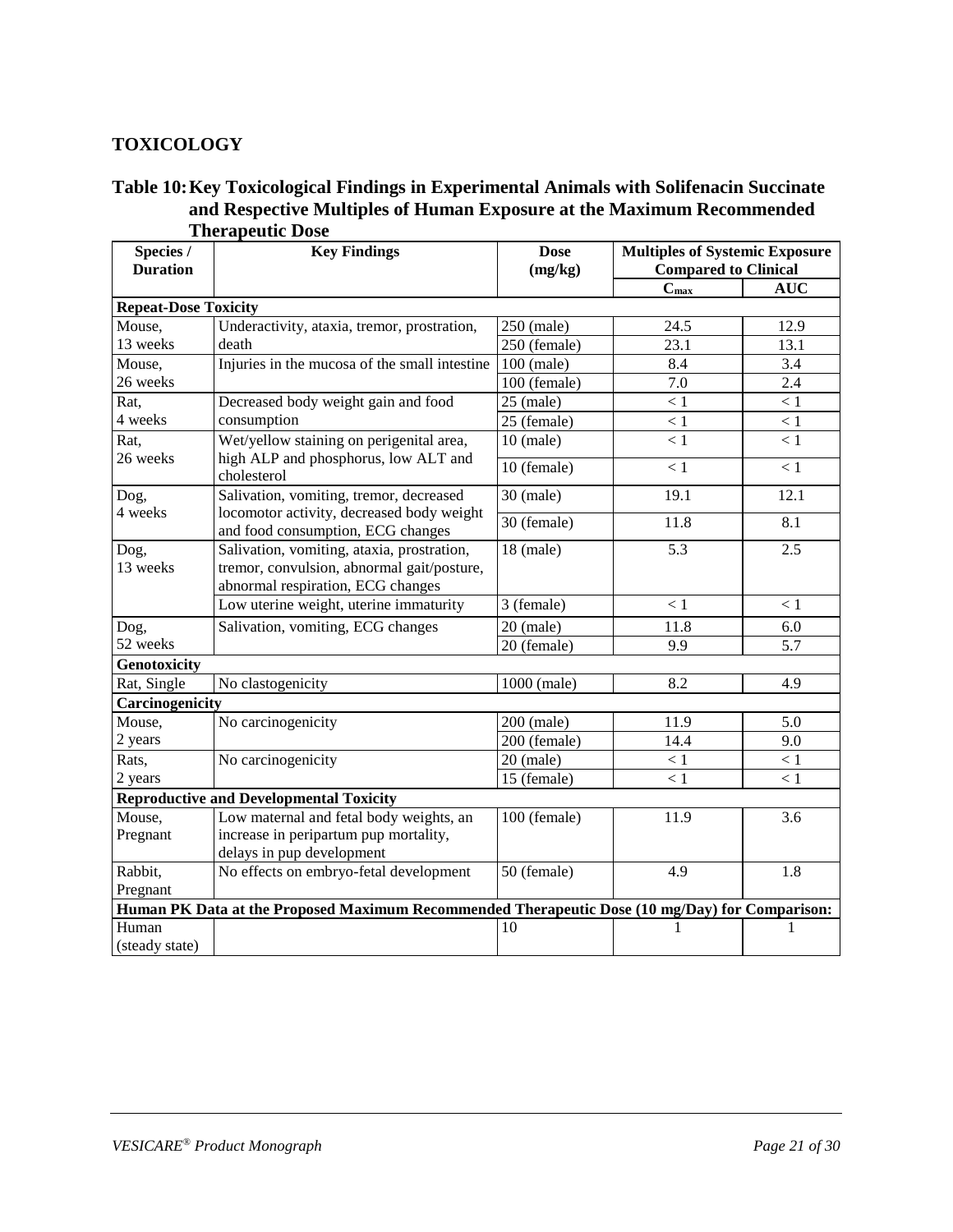#### **Single-Dose Toxicity**

Single-dose toxicity studies were conducted in rats and dogs. The approximate lethal doses were considered to be 1000 mg/kg for male rats, 500 mg/kg for female rats and 60 mg/kg for dogs. The results are shown in Table 11.

| <b>Species</b> | Route     | <b>Dose</b><br>(mg/kg/day) | No. of<br><b>Animals</b> | <b>Duration</b> | <b>Findings</b>                                          |
|----------------|-----------|----------------------------|--------------------------|-----------------|----------------------------------------------------------|
| Rat            | Oral      | Males:                     | $5/\text{sex}$           | 1 Day           | $\geq$ 125: Mydriasis.                                   |
| (F344)         | (gavage)  | 0, 250, 500,               |                          |                 | $\geq$ 250: Body weight loss or decreased body weight    |
|                |           | 1000, 2000                 |                          |                 | gain in males and females. Decreased locomotor           |
|                |           |                            |                          |                 | activity in females.                                     |
|                |           | Females:                   |                          |                 | 500: 1 female died.                                      |
|                |           | 0, 125, 250,               |                          |                 | $\geq$ 500: Decreased locomotor activity in males. Small |
|                |           | 500, 1000                  |                          |                 | thymus in females.                                       |
|                |           |                            |                          |                 | 1000: 2 males and 4 females died. Prone position         |
|                |           |                            |                          |                 | and ocular discharge in males and females.               |
|                |           |                            |                          |                 | Salivation and chronic convulsion in females.            |
|                |           |                            |                          |                 | 2000: 5 males died. Prone position, lateral position,    |
|                |           |                            |                          |                 | salivation, twitching, clonic convulsion, edema and      |
|                |           |                            |                          |                 | necrosis in the glandular mucosa of the stomach.         |
| Dog            | Oral      | 0, 10, 30, 60              | $1/\text{sex}$           | 1 Day           | $\geq$ 10: Vomiting and retching in the male and female. |
| (Beagle)       | (capsule) |                            |                          |                 | 30: Mucous stool in the male.                            |
|                |           |                            |                          |                 | 60: The female died. Twitching, mydriasis, abnormal      |
|                |           |                            |                          |                 | gait, urinary incontinence and tonic convulsion in       |
|                |           |                            |                          |                 | the female that died.                                    |

**Table 11:Results of Single-Dose Toxicity Studies with Solifenacin Succinate**

### **Repeat-Dose Toxicity**

Repeat-dose toxicity studies were conducted in mice, rats and dogs. Based on the results of metabolism studies, it became clear that the mouse, dog and human have a similar metabolic profile. Thus the mouse and dog are considered to be appropriate species for the toxicological evaluation of solifenacin succinate. The results are summarized in Table 12.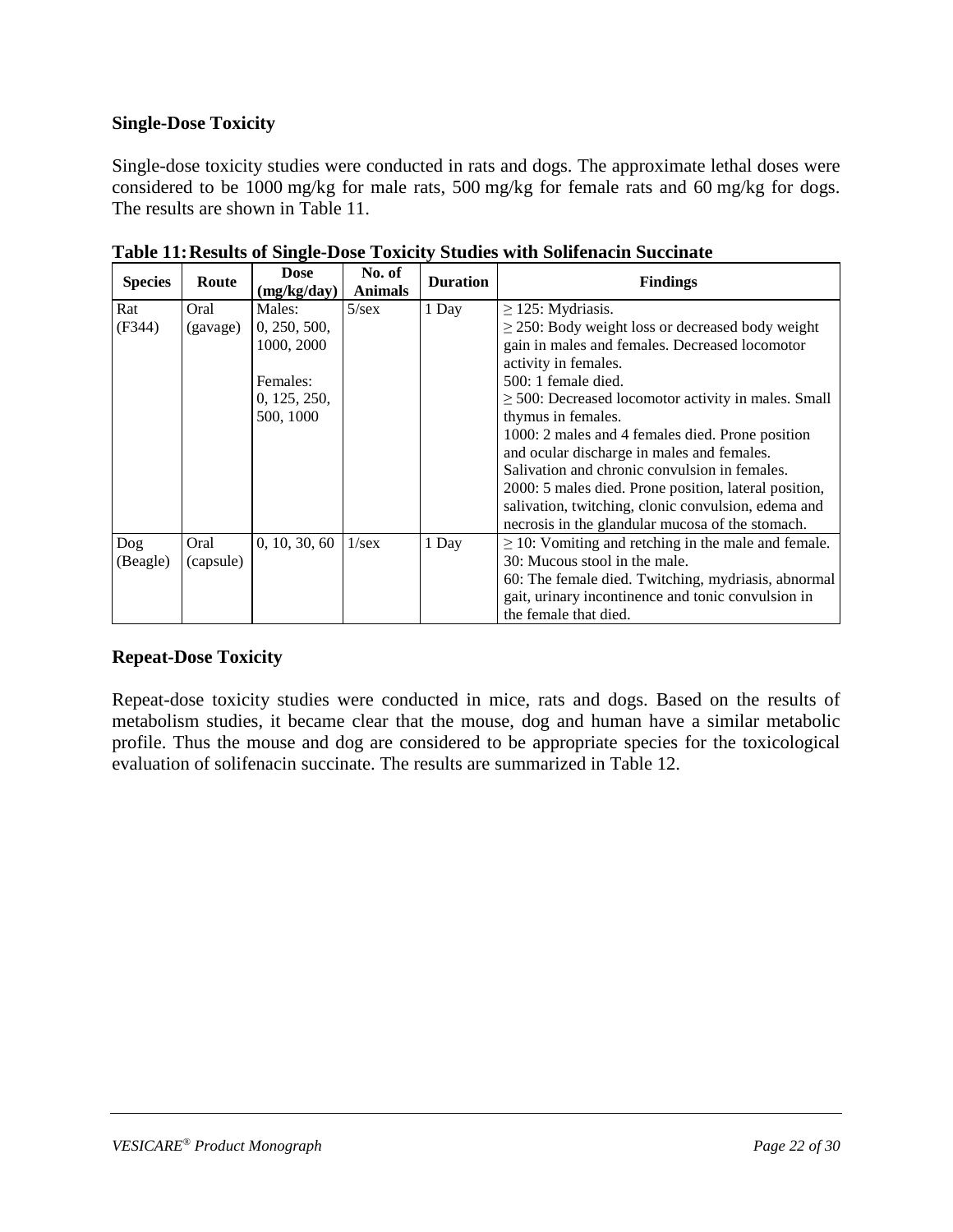| Species,<br>Strain,<br>Number/Sex | Dose (mg/kg/day)<br>Route<br><b>Duration of Treatment</b> | Findings (at mg/kg/day)                                   | No-adverse-<br>effect-level<br>(NOAEL)<br>(mg/kg/day) |
|-----------------------------------|-----------------------------------------------------------|-----------------------------------------------------------|-------------------------------------------------------|
| Mouse                             | 0, 30, 100, 250, 400                                      | $\geq$ 30: Mydriasis in males.                            | 100                                                   |
| $(CD-1)$                          | Oral (gavage)                                             | 250: 1 female died.                                       |                                                       |
| $12$ (main)                       | 13 weeks                                                  | $\geq$ 250: Underactivity, ataxia, tremor and prostration |                                                       |
|                                   |                                                           | in males. Mydriasis, low submandibular gland and          |                                                       |
| 6 (recovery)                      | 0, 250, 400                                               | spleen weights in females.                                |                                                       |
|                                   | Oral (gavage)                                             | 400: 5 males and 6 females died. Hunched posture,         |                                                       |
|                                   | 13 weeks followed by                                      | piloerection and abnormal respiration in males and        |                                                       |
|                                   | 5 weeks recovery                                          | females. Decreased body weight gain, low                  |                                                       |
|                                   |                                                           | triglyceride and high relative liver weight in males.     |                                                       |
|                                   |                                                           | Underactivity, ataxia, tremor, prostration,               |                                                       |
|                                   |                                                           | convulsion, low glucose, high relative kidney             |                                                       |
|                                   |                                                           | weight, follicular degeneration, reduced corpora          |                                                       |
|                                   |                                                           | lutea and uterine atrophy in females.                     |                                                       |
|                                   |                                                           | All changes reversed during the recovery period.          |                                                       |
| Mouse                             | 0, 10, 30, 100, 200                                       | 100: Inflammation of the ileum in males and               | 30                                                    |
| $(CD-1)$                          | Oral (gavage)                                             | females. Epithelial regeneration and erosion of the       |                                                       |
| 15                                | 26 weeks                                                  | duodenum in females.                                      |                                                       |
|                                   |                                                           | 200: Pigment deposition in the Harderian gland,           |                                                       |
|                                   |                                                           | epithelial regeneration of the duodenum, ulcer of the     |                                                       |
|                                   |                                                           | ileum in males and females. Low total protein and         |                                                       |
|                                   |                                                           | albumin, mobilization of Kupffer cells in the liver,      |                                                       |
|                                   |                                                           | ulcer and inflammation of the jejunum in males.           |                                                       |
|                                   |                                                           | High plasma sodium, low plasma potassium and              |                                                       |
|                                   |                                                           | erosion of the duodenum in females.                       |                                                       |
| Rat                               | 0, 5, 10, 25, 50                                          | $\geq$ 10: Mydriasis and abnormal respiratory sound in    | 10                                                    |
| (F344)                            | Oral (gavage)                                             | males and females. Salivation in males.                   |                                                       |
| $12$ (main)                       | 4 weeks                                                   | $\geq$ 25: Decreased food consumption in males and        |                                                       |
|                                   |                                                           | females. Decreased body weight gain in males.             |                                                       |
|                                   |                                                           | Salivation, soiled fur around the urethral orifice and    |                                                       |
| 6 (recovery)                      | 0, 25, 50                                                 | a soiled coat around the nose and mouth in females.       |                                                       |
|                                   | Oral (gavage)                                             | 50: 1 female died. Decreased body weight gain and         |                                                       |
|                                   | 4 weeks followed by 4 weeks                               | water consumption in females.                             |                                                       |
|                                   | recovery                                                  | All changes recovered or tended to recover during         |                                                       |
|                                   |                                                           | the recovery period.                                      |                                                       |
|                                   |                                                           |                                                           |                                                       |

|  | Table 12: Results of Repeat-Dose Toxicity Studies with Solifenacin Succinate |  |  |  |  |
|--|------------------------------------------------------------------------------|--|--|--|--|
|  |                                                                              |  |  |  |  |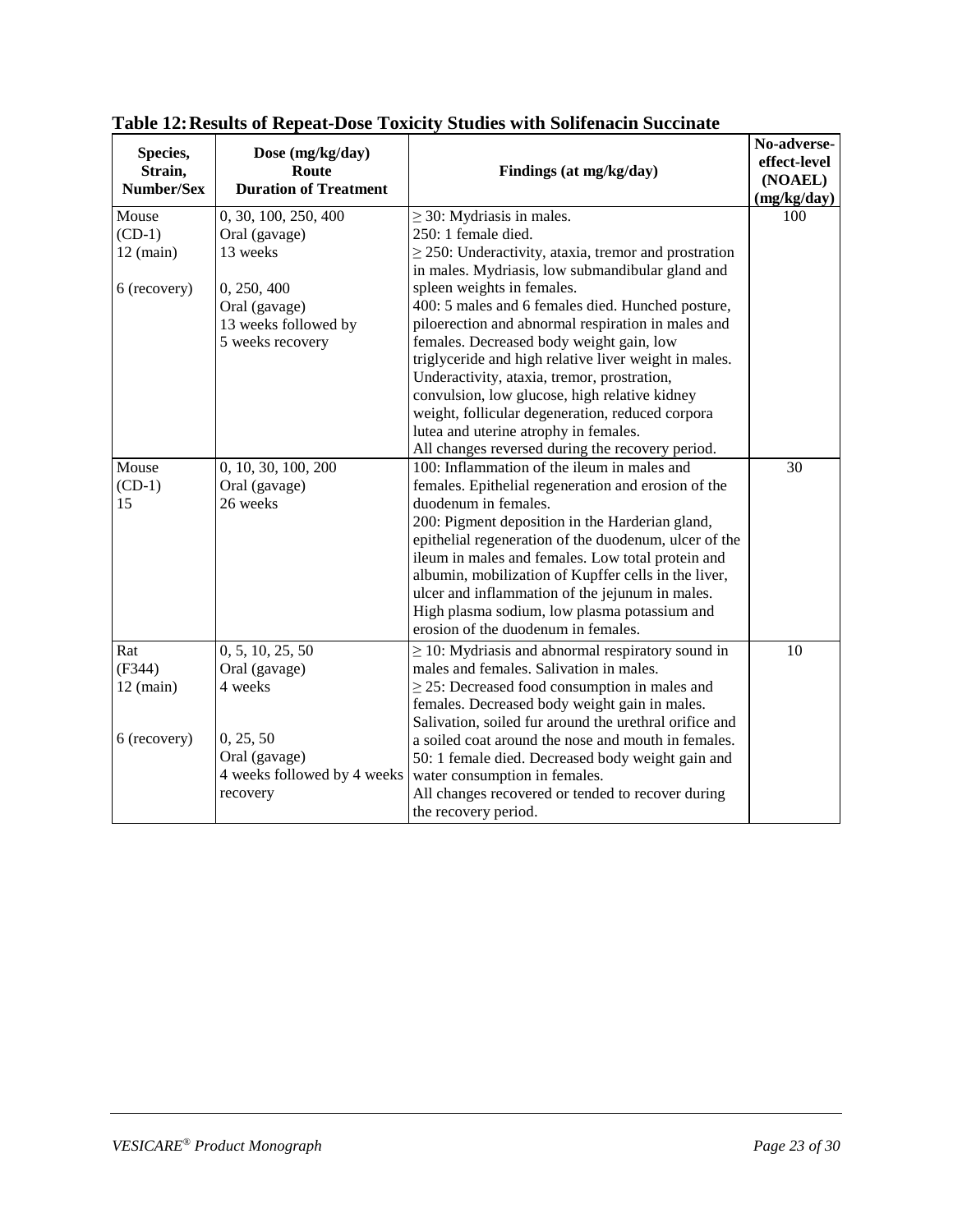| Species,<br>Strain,<br>Number/Sex               | Dose (mg/kg/day)<br>Route<br><b>Duration of Treatment</b>                                                                                                                                                                        | Findings (at mg/kg/day)                                                                                                                                                                                                                                                                                                                                                                                                                                                                                                                                                                                                                                                                                                                                                                                                                                                                                                                                       | No-adverse-<br>effect-level<br>(NOAEL)<br>(mg/kg/day) |
|-------------------------------------------------|----------------------------------------------------------------------------------------------------------------------------------------------------------------------------------------------------------------------------------|---------------------------------------------------------------------------------------------------------------------------------------------------------------------------------------------------------------------------------------------------------------------------------------------------------------------------------------------------------------------------------------------------------------------------------------------------------------------------------------------------------------------------------------------------------------------------------------------------------------------------------------------------------------------------------------------------------------------------------------------------------------------------------------------------------------------------------------------------------------------------------------------------------------------------------------------------------------|-------------------------------------------------------|
| Rat<br>(F344)<br>$15-18$ (main)<br>6 (recovery) | Male: 0, 3, 10, 30, 100/75*<br>Female: 0, 3, 10, 30, 60/45*<br>Oral (gavage)<br>26 weeks<br>Male: 0, 30, 100/75*<br>Female: 0, 30, 60/45*<br>Oral (gavage)<br>26 weeks followed by<br>10 weeks recovery<br>*reduced from week 14 | $\geq$ 3: Mydriasis in females.<br>$\geq$ 10: Salivation and wet/yellow staining on<br>perigenital area in males and females. Mydriasis in<br>males. High ALP and phosphorus, low ALT and<br>cholesterol in females.<br>30: 5 females died.<br>$\geq$ 30: Decreased body weight gain and high adrenal<br>weight in males and females. Decreased food<br>consumption, high ALP and low ALT in males.<br>Respiratory noises, high WBC, neutrophil,<br>lymphocyte and urine pH, low AST, phospholipid<br>and total protein, follicular degeneration and uterine<br>atrophy in females.<br>60/45: 15 females died. Piloerection, decreased food<br>consumption, high platelet, low glucose and<br>albumin.<br>100/75: 1 male died. Respiratory noises, high<br>phosphorus, low AST, cholesterol, triglyceride,<br>phospholipid, urine volume, urine potassium and<br>spleen weights.<br>All changes recovered or tended to recover during<br>the recovery period. | 3                                                     |
| Dog<br>(Beagle)<br>3                            | 0, 1, 3, 10, 30<br>Oral (capsule)<br>4 weeks                                                                                                                                                                                     | $\geq$ 10: Vomiting in males and females.<br>30: Mydriasis, salivation, decreased locomotor<br>activity, decreased body weight and food<br>consumption, ECG changes (increased amplitude of<br>P-wave, prolongation of P-wave, PR, QRS, QT and<br>QTc intervals) and thymic involution in males and<br>females. Tremor and high kidney weight, surface<br>mucous cell swelling in the fundic region of the<br>stomach in males.                                                                                                                                                                                                                                                                                                                                                                                                                                                                                                                               | 3                                                     |
| Dog<br>(Beagle)<br>$3-4$                        | $0, 3, 6, 12, 25/18*$<br>Oral (capsule)<br>13 weeks<br>*reduced from week 7                                                                                                                                                      | $\geq$ 3: Low uterine weight and uterine immaturity in<br>females.<br>25/18: Salivation, vomiting, ataxia, prostration,<br>tremor, convulsion, abnormal gait/posture, abnormal<br>respiration and ECG changes (prolongation of P-<br>wave, PR and QTc intervals) in males and females.<br>Transiently high hematocrit and hemoglobin in<br>males and urea nitrogen in females.                                                                                                                                                                                                                                                                                                                                                                                                                                                                                                                                                                                | Male: 12<br>Female: Not<br>established                |
| Dog<br>(Beagle)<br>4                            | 0, 3, 6, 12, 20<br>Oral (capsule)<br>52 weeks                                                                                                                                                                                    | 20: Salivation, vomiting, ECG changes<br>(prolongation of P-wave, PR, QRS, QT and QTc<br>intervals) in males and females. Perivascular<br>lymphoid accumulation, edema, transitional cell<br>hyperplasia and vacuolation in the submucosa or<br>submucosa/muscle layer in the urinary bladder in<br>females.                                                                                                                                                                                                                                                                                                                                                                                                                                                                                                                                                                                                                                                  | 12                                                    |

## **Table 12:Results of Repeat-Dose Toxicity Studies with Solifenacin Succinate (Continued)**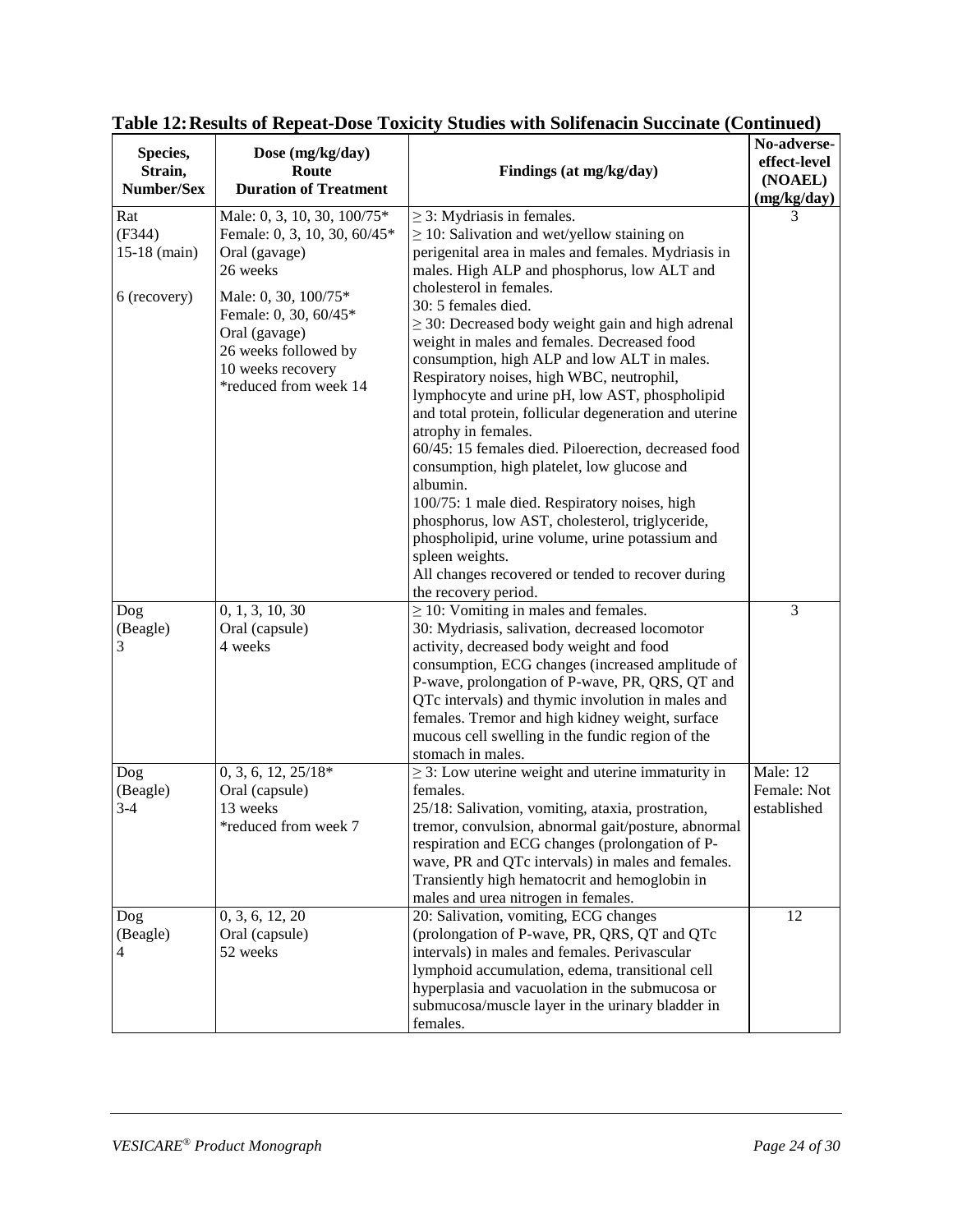### **Genotoxicity**

The genotoxic potential of solifenacin succinate was evaluated in both *in vitro* and *in vivo* studies. Solifenacin succinate was not mutagenic or clastogenic in the *in vitro* and *in vivo* studies. The results are shown in Table 13.

| <b>Study Type</b>                         | <b>Species or Cell Type</b>                                      | <b>Dose Levels</b>        | <b>Results</b> |
|-------------------------------------------|------------------------------------------------------------------|---------------------------|----------------|
| <i>In vitro</i> bacterial<br>mutagenicity | S. typhimurium TA98, TA100,<br>TA1535, TA1537<br>E. coli WP2uvrA | $0, 5-1250 \mu g$ plate   | Negative       |
| In vitro<br>clastogenicity                | Human blood lymphocytes                                          | 0, 20.97-160 $\mu$ g/mL   | Negative       |
| In vivo<br>clastogenicity                 | Bone marrow erythrocytes of<br>F344 rats                         | $0, 250, 500, 1000$ mg/kg | Negative       |

| Table 13: Results of Genotoxicity Studies with Solifenacin Succinate |  |  |
|----------------------------------------------------------------------|--|--|
|                                                                      |  |  |

#### **Carcinogenicity**

The carcinogenic potential of solifenacin succinate was evaluated in mice and rats. Administration of solifenacin succinate for up to 104 weeks in mice and rats did not produce significant increases in any tumor type in either males or females. The results are shown in Table 14.

| <b>Species, Strain</b><br>Number/Sex | <b>Dose</b><br>(mg/kg/day)<br><b>Duration of Treatment</b> | <b>Results</b>                                         |
|--------------------------------------|------------------------------------------------------------|--------------------------------------------------------|
| Mouse                                | 0, 10, 30, 100, 200                                        | $\geq$ 100: Increased mortality, low body weight and   |
| $(CD-1)$                             | Oral (gavage)                                              | decreased food consumption in males and females.       |
| 70                                   | 2 years                                                    | No increases in any type of tumor in males or females. |
| Rat                                  | Males: 0, 3, 10, 20                                        | $\geq$ 10: Low body weight in males and females.       |
| (F344)                               | Females: 0, 3, 7.5, 15                                     | 15: Increased mortality in females.                    |
| 60                                   | Oral (gavage)                                              | 20: Decreased food consumption in males.               |
|                                      | 2 years                                                    | No increases in any type of tumor in males or females. |

#### **Reproductive and Developmental Toxicity**

Reproductive and developmental toxicity studies were conducted in mice, rats and rabbits to assess the effects of solifenacin succinate on fertility and early embryonic development, embryofetal development and prenatal/postnatal development, including maternal function. The results are summarized in Table 15.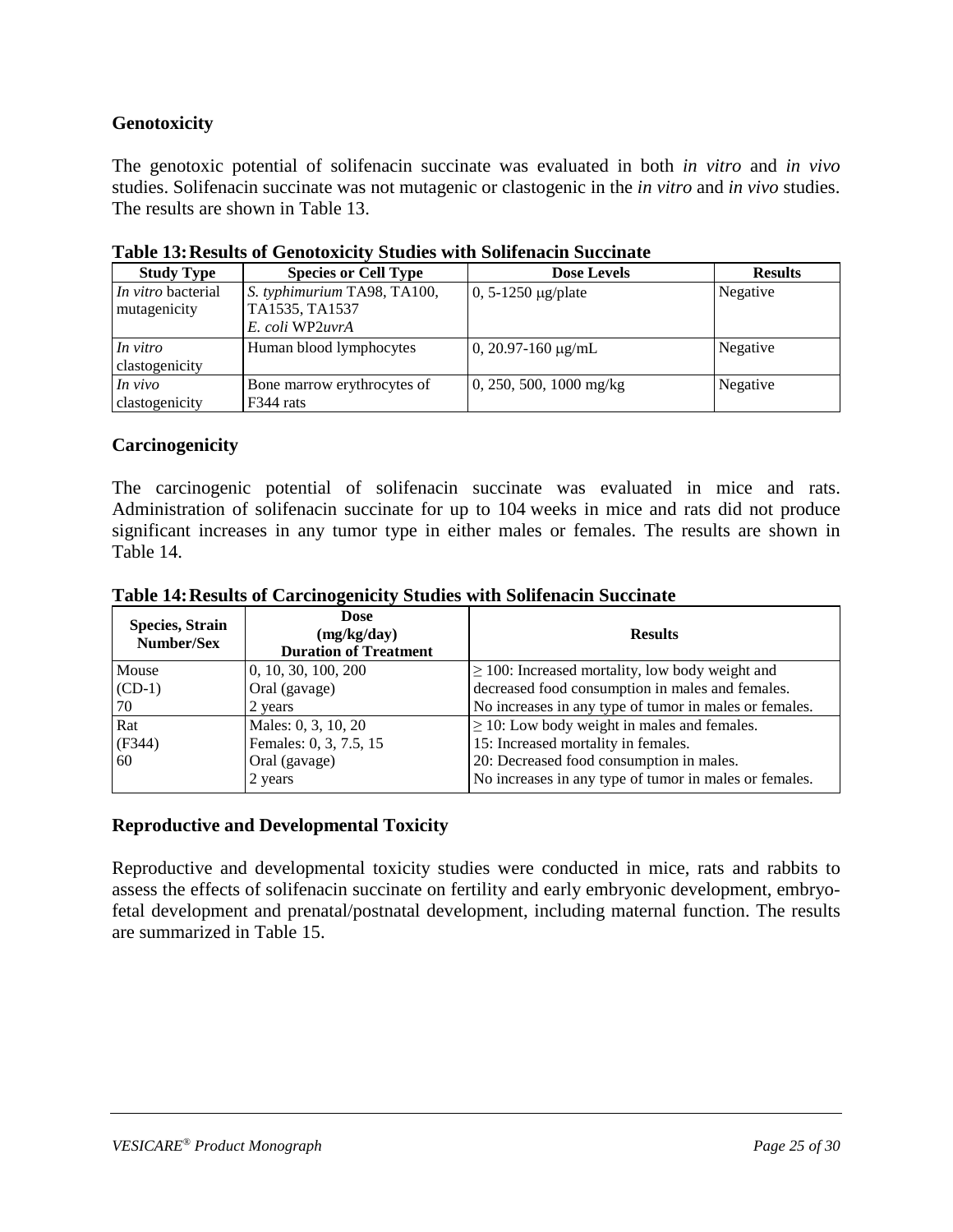| <b>Study Type</b>                                               | Species, Strain,<br>Number/Sex                           | Doses (mg/kg/day)<br>Route<br><b>Duration of Treatment</b>                                                                                                    | <b>Important Findings</b><br>(at mg/kg/day)                                                                                                                                                                                                                                                                   | No-adverse-<br>effect-level<br>(NOAEL)<br>(mg/kg/day)      |
|-----------------------------------------------------------------|----------------------------------------------------------|---------------------------------------------------------------------------------------------------------------------------------------------------------------|---------------------------------------------------------------------------------------------------------------------------------------------------------------------------------------------------------------------------------------------------------------------------------------------------------------|------------------------------------------------------------|
| Segment I<br>Fertility and<br>early<br>embryonic<br>development | Mouse<br>$(CD-1)$<br>24 males and<br>24 females          | 0, 30, 100, 250<br>Oral (gavage)<br>Males: 4 weeks prior to<br>and during mating<br>Females: 2 weeks prior<br>to and during mating<br>through Gestation day 6 | $\geq$ 100: Decreased food<br>consumption in males.<br>250: 3 males and 2 females died.<br>No adverse effects on fertility of<br>males or females, or early<br>embryonic development.                                                                                                                         | $F_0$ males: 30<br>$F0$ females: 100<br>$F_1$ litters: 250 |
|                                                                 | Rat<br>(SD)<br>20 males                                  | 0, 5, 15, 50<br>Oral (gavage)<br>4 weeks prior to and<br>during mating                                                                                        | 50: Mydriasis.<br>No adverse effects on fertility or<br>early embryonic development.                                                                                                                                                                                                                          | $F_0$ males: 50<br>$F_1$ litters: 50                       |
|                                                                 | Rat<br>(SD)<br>20 females                                | 0, 15, 50, 100<br>Oral (gavage)<br>2 weeks prior to and<br>during mating through<br>Gestation day 7                                                           | $\geq$ 15: Mydriasis.<br>100: Decreased body weight gain<br>and food consumption.<br>No adverse effects on fertility or<br>early embryonic development.                                                                                                                                                       | $F_0$ females: 50<br>$F_1$ litters: 100                    |
| Segment II<br>Embryo-fetal<br>development                       | Mouse<br>$(CD-1)$<br>24 females                          | 0, 30, 100, 250<br>Oral (gavage)<br>Gestation day 6-15                                                                                                        | $\geq$ 30: Decreased maternal food<br>consumption.<br>$\geq$ 100: Decreased maternal body<br>weight gain and low fetal body<br>weight.<br>250: 5 females died. An increase<br>in the incidence of fetuses with<br>cleft palate.                                                                               | $F_0$ females: $<$ 30<br>$F_1$ litters: 30                 |
|                                                                 | Mouse<br>$(CD-1)$<br>24 females<br>(Additional<br>study) | 0,250<br>Oral (gavage)<br>Gestation day 6-9,<br>$10-15, 6-15$                                                                                                 | 250: No increase in the incidence<br>of fetuses with cleft palate in any<br>dosing period.                                                                                                                                                                                                                    | $F_0$ females: $<$ 250<br>$F_1$ litters: 250               |
|                                                                 | Rat<br>(SD)<br>20 females                                | 0, 5, 15, 50<br>Oral (gavage)<br>Gestation day 7-17                                                                                                           | $\geq$ 15: Mydriasis.<br>50: No maternal toxicity or<br>adverse effects on embryo-fetal<br>development.                                                                                                                                                                                                       | $F_0$ females: 50<br>$F_1$ litters: 50                     |
|                                                                 | Rabbit<br>(NZW)<br>20 females                            | 0, 10, 25, 50<br>Oral (gavage)<br>Gestation day 6-18                                                                                                          | 50: Decreased maternal food<br>consumption, no adverse effects<br>on embryo-fetal development.                                                                                                                                                                                                                | $F0$ females: 25<br>$F_1$ litters: 50                      |
| Segment III<br>Prenatal and<br>postnatal<br>development         | Mouse<br>$(CD-1)$<br>24-30 females                       | 0, 30, 100, 250<br>Oral (gavage)<br>Gestation day 6 to<br>Lactation day 20                                                                                    | 100: 3 females died.<br>$\geq$ 100: Decreased maternal food<br>consumption, increased<br>peripartum pup mortality, low<br>pup body weight, delays in eye<br>opening and vaginal patency.<br>250: 9 females died. Increased<br>postpartum pup mortality, delays<br>in surface righting and pinna<br>unfolding. | $F_0$ females: 30<br>$F_1$ males: 30<br>$F_1$ females: 30  |

### **Table 15:Results of Reproductive and Developmental Toxicity Studies with Solifenacin Succinate**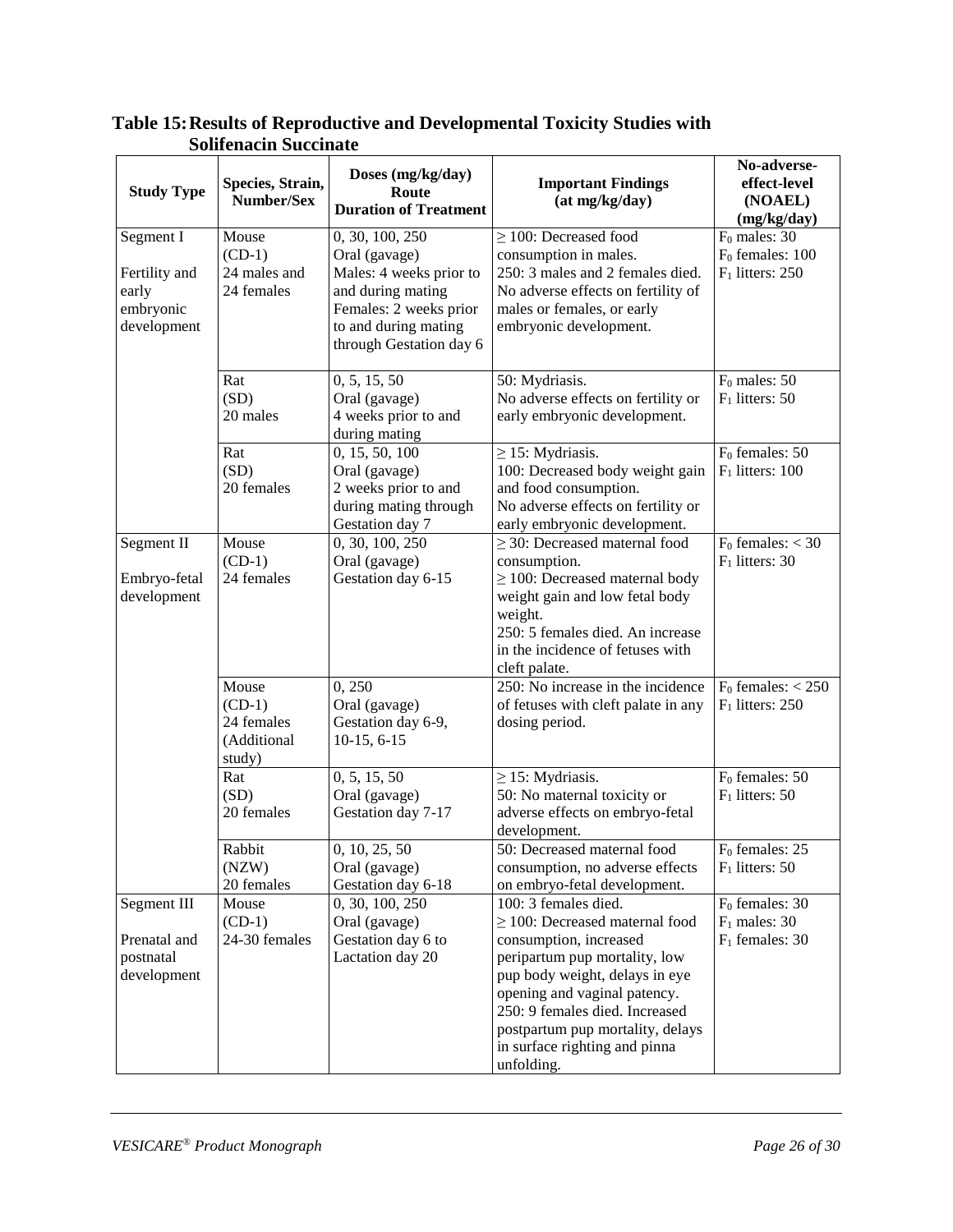#### **Local Tolerance and Other Studies**

Solifenacin succinate was irritating to the eyes of rabbits. The severity of ocular irritation was dose-dependent. Ocular findings were reduced if the eyes were rinsed immediately after exposure. Solifenacin succinate did not cause dermal or vascular/perivascular irritation in rabbits. Solifenacin succinate was not antigenic in the delayed type skin reaction assay in guinea pigs and did not induce hemolysis in human peripheral blood.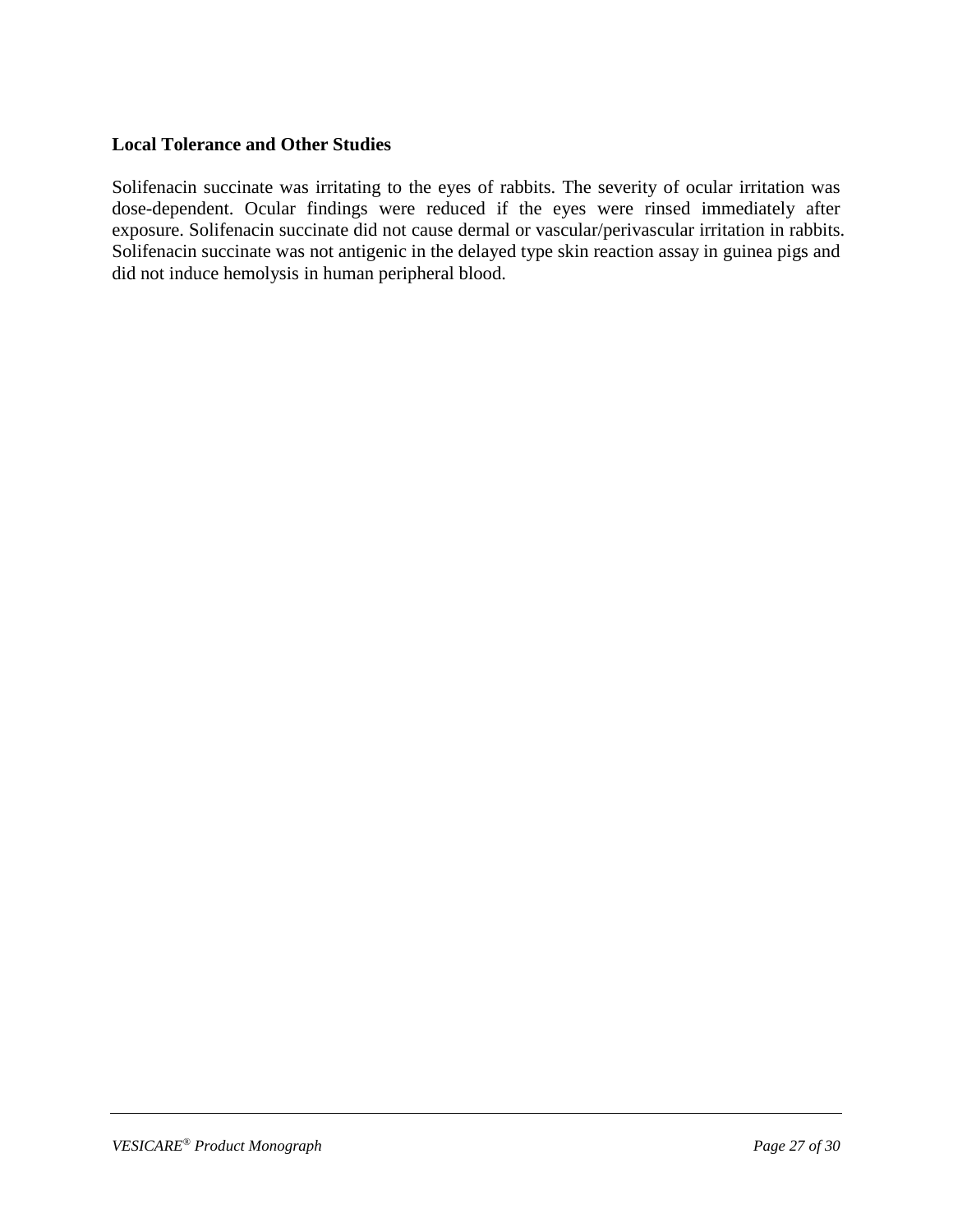#### <span id="page-27-0"></span>**PART III: CONSUMER INFORMATION**

#### **PrVESICARE®**

#### Solifenacin succinate

This leaflet is part III of a three-part "Product Monograph" published when VESICARE® was approved for sale in Canada. It is designed specifically for Consumers. This leaflet is a summary and will not tell you everything about VESICARE. Contact your doctor or pharmacist if you have any questions about the drug.

#### **ABOUT THIS MEDICATION**

#### **What the medication is used for:**

VESICARE is used in the treatment of overactive bladder in adults with symptoms of frequent and urgent need to urinate (urinary frequency, urinary urgency) with urine leakage (urge urinary incontinence).

#### **What it does:**

VESICARE is a urinary antispasmodic medication that helps to relax the smooth muscle of the bladder which leads to reduction of the symptoms caused by overactive bladder.

#### **When it should not be used:**

You should not take VESICARE:

- If you are not able to empty your bladder (also called urinary retention).
- If you have End-Stage Kidney Disease and require dialysis.
- If you are not able to empty your stomach (also called gastroparesis).
- If you have narrow-angle glaucoma (high pressure and pain in the eyes).
- If you are allergic to solifenacin succinate or any of the other ingredients in VESICARE. See 'What the nonmedicinal ingredients are'

#### **What the medicinal ingredient is:**

The medicinal ingredient in VESICARE Tablet is 'solifenacin succinate'.

#### **What the non-medicinal ingredients are:**

Each VESICARE tablet contains the following inert ingredients: lactose monohydrate, corn starch, hypromellose, magnesium stearate, talc, polyethylene glycol and titanium dioxide with yellow ferric oxide (5 mg VESICARE tablet) or red ferric oxide (10 mg VESICARE tablet).

#### **What dosage form it comes in:**

VESICARE is available in 5 and 10 mg tablets

#### **WARNINGS AND PRECAUTIONS**

Before you use VESICARE, talk to your doctor or pharmacist if you:

- Have stomach problems affecting passage and digestion of food, or severe constipation.
- Have glaucoma.
- Have difficulty urinating, or weak urine stream.
- Have heart disease
- Have a rare heart problem called QT/QTc prolongation or family history of QT/QTc prolongation.
- Have kidney or liver problems.
- Have reduced ability to sweat.
- Are pregnant or planning to become pregnant. Women who might get pregnant should use an effective birth control method while taking VESICARE.
- Are breastfeeding or plan to breastfeed.

VESICARE should not be given to children or adolescents.

VESICARE may cause blurred vision and drowsiness. Do not drive a car, operate any machinery, or engage in any activities that require accurate vision and full attention.

In hot weather, VESICARE can cause heat prostration (fever and heat stroke due to decreased sweating). Do not stay long in a hot environment while taking the drug. If you have any symptoms of heat prostration, keep yourself cool and drink a lot of water.

Angioedema (the symptoms include swelling of the face or tongue, difficulty breathing) and anaphylactic reactions (the symptoms include hives, difficulty breathing, abdominal cramps, rapid heartbeat and feeling faint), which could be lifethreatening, have been reported in some patients taking VESICARE. If you experience any of these symptoms, stop taking VESICARE and see your doctor immediately.

#### **INTERACTIONS WITH THIS MEDICATION**

Before and while taking VESICARE you should tell your doctor about your other medications, even the medicine you bought without prescription, including vitamins and herbal supplements.

VESICARE is known to have drug interactions with the following drugs: Drugs known to prolong the QT/QTc interval and/or cause torsade de pointes, drugs that decrease electrolyte levels, anticholinergic drugs, drugs that stimulate the motility of the gut such as metoclopramide, ketoconazole, clarithromycin, erythromycin, diclofenac, nefazodone, verapamil.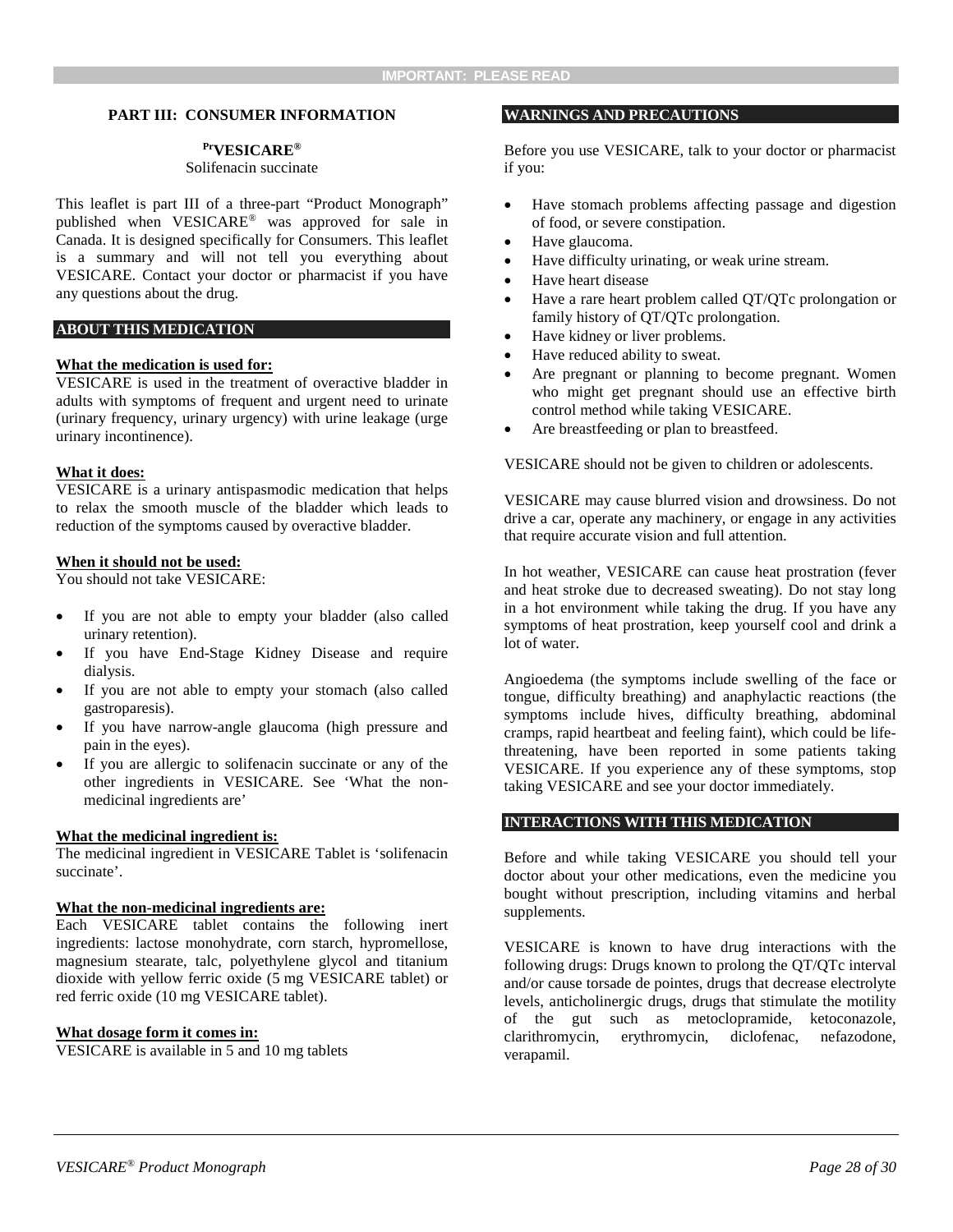Drinking grapefruit juice with VESICARE may increase your blood level of solifenacin.

#### **PROPER USE OF THIS MEDICATION**

#### **Usual Dose:**

5 mg daily. The daily dose may be increased to 10 mg following consultation with your doctor. Swallow the tablet whole with water.

VESICARE tablets can be taken with or without food.

#### **Overdose:**

In case of drug overdose, contact a health care practitioner, hospital emergency department or regional Poison Control Centre immediately, even if there are no symptoms.

#### **Missed Dose:**

If a dose is missed, the next tablet should be taken as planned. Doses should not be doubled to make up for a missed dose.

#### **SIDE EFFECTS AND WHAT TO DO ABOUT THEM**

The following side effects have been reported in clinical trials with VESICARE:

Most common side effects: dry mouth and constipation Common side effects: dry eyes, urinary retention, blurred vision, nausea, abdominal pain, indigestion, urinary tract infection.

The following side effects have been reported with the use of VESICARE in worldwide post-marketing experience, although the frequency of events or a causal relationship with VESICARE could not always be confirmed:

acid reflux, change in sense of taste, decreased appetite, delirium, dizziness, dry skin, fast or irregular heartbeat, feeling sleepy, glaucoma, hallucination, headache, high potassium levels, hypersensitivity reactions, intestinal blockage, itchiness, kidney ailment, liver problems, muscle weakness, nasal dryness, voice disorder, severe skin scaling and redness, itching (exfoliative dermatitis), severe skin rash, itchiness and fever (erythema multiforme), swelling in the lower limbs and vomiting.

Tell your doctor or pharmacist if you have any side effects while taking VESICARE. This includes any side effects not listed above.

#### **SERIOUS SIDE EFFECTS, HOW OFTEN THEY HAPPEN AND WHAT TO DO ABOUT THEM**

| Symptom/effect |              | Talk with your       |        | го во мвоет типи<br>Stop taking |
|----------------|--------------|----------------------|--------|---------------------------------|
|                |              | doctor or pharmacist |        | drug and call                   |
|                |              | Only if              | In all | your doctor or                  |
|                |              | severe               | cases  | pharmacist                      |
| Rare           | Abdominal    |                      |        |                                 |
|                | pain         |                      |        |                                 |
|                | Constipation |                      |        |                                 |
|                | for more     |                      |        |                                 |
|                | than 3 days  |                      |        |                                 |
|                | Urinary      |                      |        |                                 |
|                | retention    |                      |        |                                 |
| Very           | Swelling of  |                      |        |                                 |
| rare           | the face or  |                      |        |                                 |
|                | tongue,      |                      |        |                                 |
|                | difficulty   |                      |        |                                 |
|                | breathing    |                      |        |                                 |
|                | Fast or      |                      |        |                                 |
|                | irregular    |                      |        |                                 |
|                | heartbeat    |                      |        |                                 |
|                | Anaphylactic |                      |        |                                 |
|                | reactions    |                      |        |                                 |
|                | (severe      |                      |        |                                 |
|                | allergic     |                      |        |                                 |
|                | reactions)   |                      |        |                                 |

#### **HOW TO STORE IT**

Keep VESICARE and all other medications out of the reach of children.

Store between 15°C - 30°C.

Do not keep medicine that is out of date or that you no longer need.